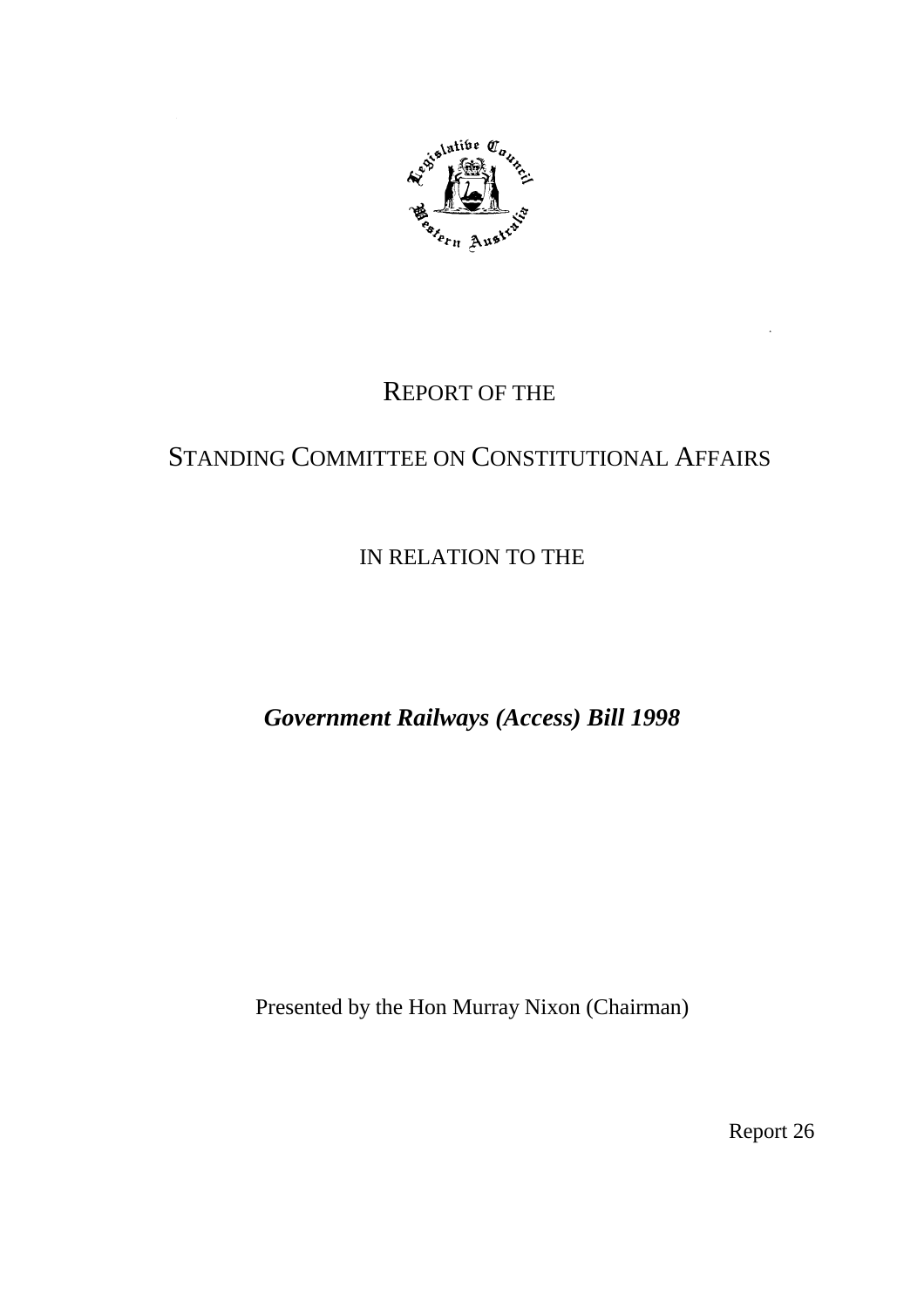#### **STANDING COMMITTEE ON CONSTITUTIONAL AFFAIRS**

#### **Date first appointed:**

#### 21 December 1989

#### **Terms of Reference:**

- 1. The functions of the committee are to inquire into and report on:
	- (a) the constitutional law, customs and usages of Western Australia;
	- (b) the constitutional or legal relationships between Western Australia and the Commonwealth, the States and Territories,

and any related matter or issue;

- (c) a bill to which SO 230 (c) applies but subject to SO 230 (d);
- (d) any petition.
- 2. A petition stands referred after presentation. The committee may refer a petition to another standing committee where the subject matter of the petition is within the terms of reference of that standing committee. A standing committee to which a petition is referred shall report to the House as it thinks fit.

#### **Members as at the date of this report:**

Hon Murray Nixon MLC (Chairman) Hon Ray Halligan MLC Hon Tom Helm MLC

#### **Staff as at the date of this report:**

Penny Griffiths, Advisory/Research Officer Kelly Campbell, Committee Clerk

#### **Address:**

Parliament House, Perth WA 6000, Telephone (08) 9222 7222

#### **ISBN 0 7309 8891 0**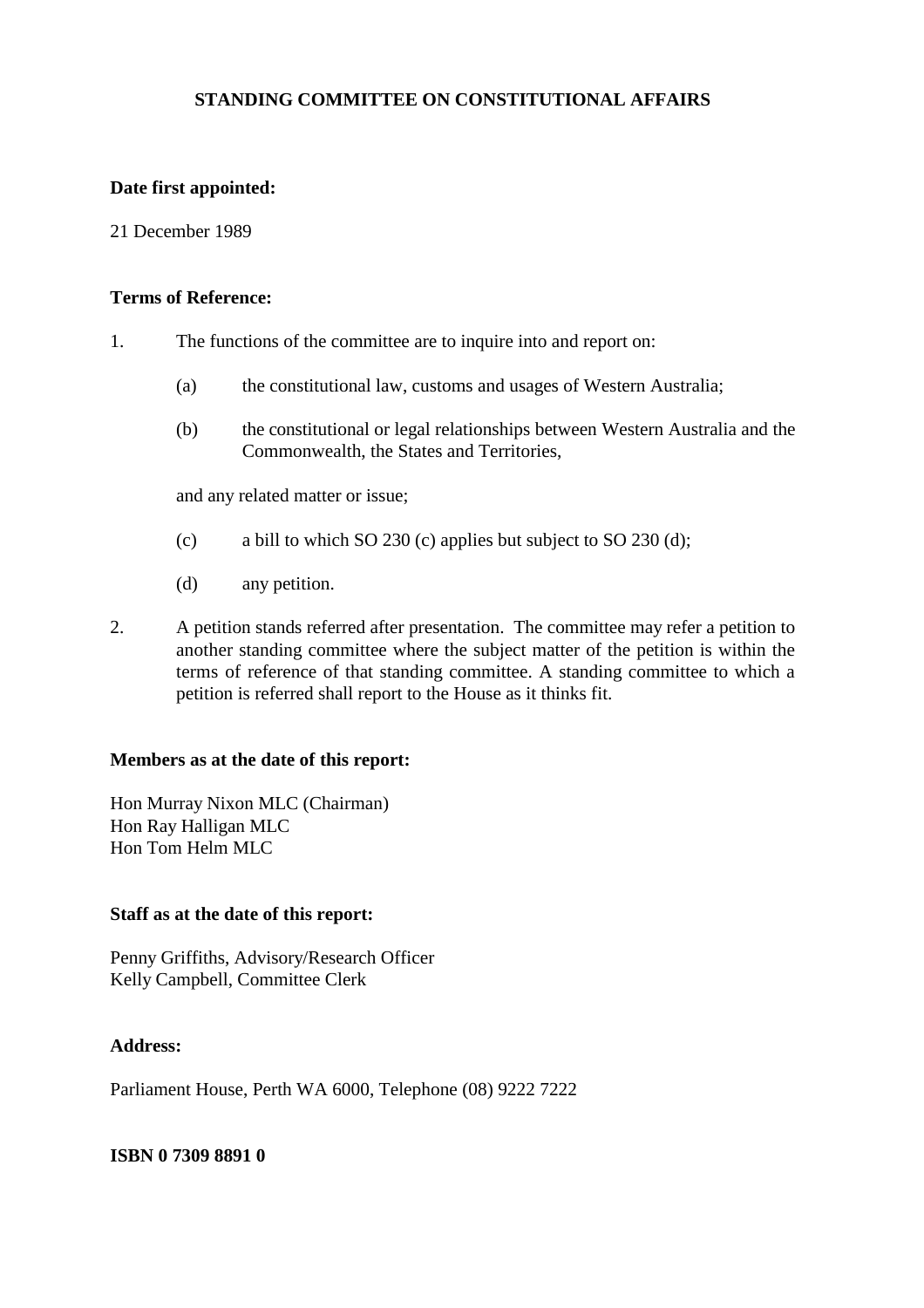## **Table of Contents**

| 1. |                                                                                                                                          |
|----|------------------------------------------------------------------------------------------------------------------------------------------|
| 2. |                                                                                                                                          |
| 3. |                                                                                                                                          |
| 4. |                                                                                                                                          |
|    | Division 2 — Monitoring and enforcement powers $\dots \dots \dots \dots \dots$ 17                                                        |
|    | Part 4 — Administrative and accounting arrangements of the Commission  19                                                                |
|    |                                                                                                                                          |
|    | Part 6 — Amendment of the <i>National Rail Corporation Agreement</i> 25<br>Division 2 — Amendments about the NRC carrying on intra-State |
|    | Part 7 — Amendment of the Government Railways Act 1904  28                                                                               |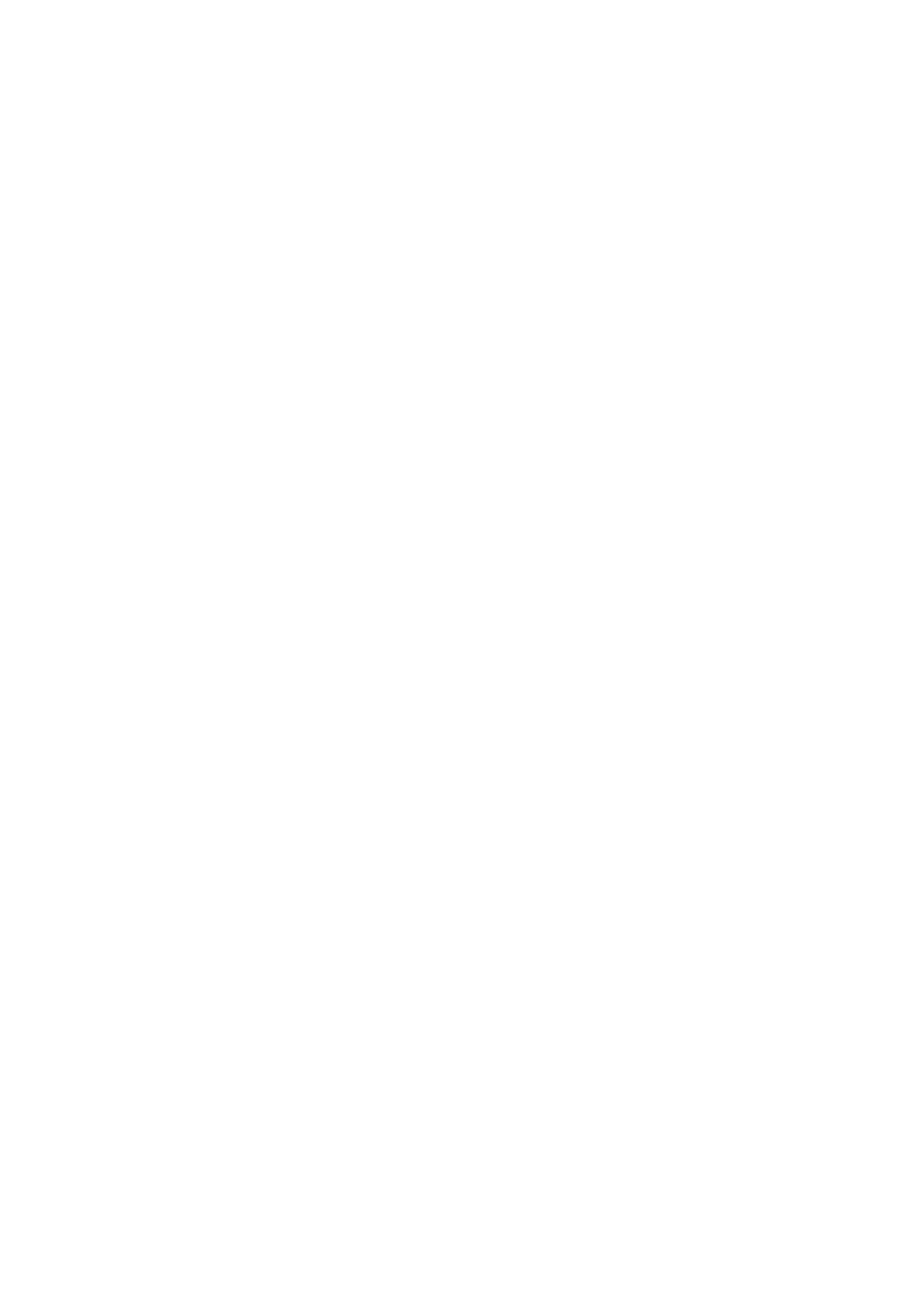## **Report of the Legislative Council Constitutional Affairs Committee**

#### **in relation to the**

## *Government Railways (Access) Bill 1998*

#### **1. Executive Summary**

- 1.1 The purpose of the *Government Railways (Access) Bill 1998* is to provide a framework where third parties can negotiate access with the owner of the rail network, Westrail, on transparent and equal terms. The *Government Railways (Access) Bill 1998* addresses a range of matters which include the designation of a Regulator with monitoring and enforcement functions, amendments to the *National Rail Corporation Agreement Act 1992* to enable National Rail to compete for intrastate services on equal footing with other operators and amendments to the *Western Australia Government Railways Act 1904* to remove existing barriers to competition.
- 1.2 The *Government Railways (Access) Bill 1998* provides for the establishment of a *Rail Access Code* to govern the use of government railways for rail operations by persons other than Westrail. The *Rail Access Code* outlines the process and procedures to negotiate access, matters to be considered in access agreements, information requirements of the Regulator and the pricing principles to be applied in determining prices to be paid for access.

#### **2. Recommendations**

2.1 The Constitutional Affairs Committee's report makes recommendations in relation to each and every clause of the *Government Railways (Access) Bill 1998* and, where appropriate, provides comment on the clause. The Committee has recommended that all clauses should be passed with the exceptions of clause 9, clause 12 (1) (b) and certain clauses in Part 3 where it has been recommended that -

#### **Clause 9 - Code is subsidiary legislation**

The clause to be fully debated in the House concerning whether the Code should be disallowable (see comments page 11).

#### **Clause 12 - Three-yearly review of the Code**

Page 8, line 27 - To delete "3" and substitute the following - "  $5$ " (see comments page 14).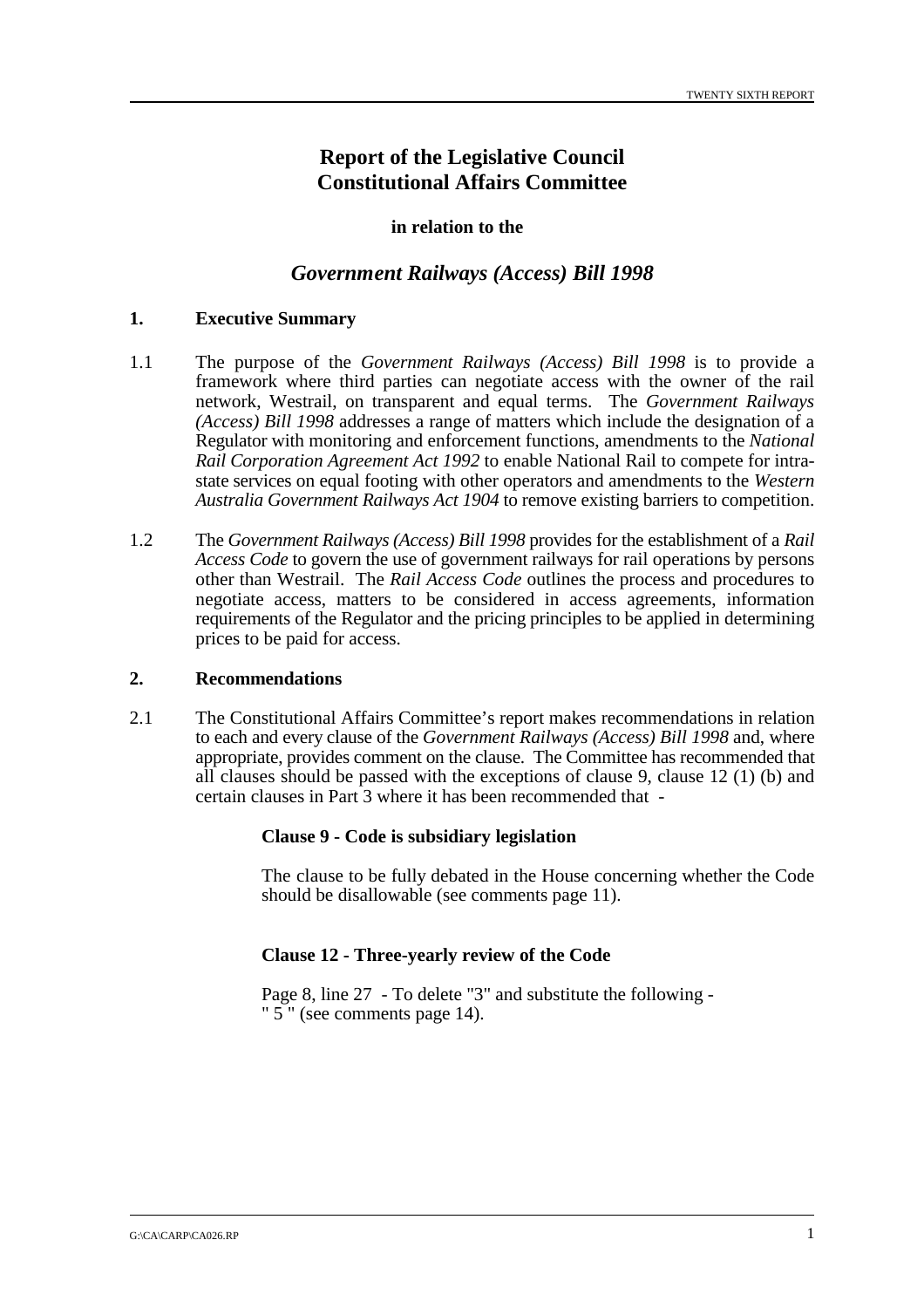#### **Part 3 - The Regulator**

Part 3, clause 14, of the Bill provides that the "functions of the Regulator under this Act and the Code are to be performed by the person who for the time being holds, or is acting in, the office of Director General of Transport under section 8 of the *Transport Co-ordination Act 1966".*

The Committee understands that the National Competition Council ("NCC") has expressed concerns regarding the independence of the Regulator as defined in the Bill. In particular, the NCC has commented that a Regulator within a Minister's Department, particularly one closely linked to the Minister in other areas, will remain influenced by a range of objectives that can conflict with the requirements of an independent Regulator.

The NCC noted that there are a number of access regime models which could satisfy the Competition Principles Agreement ("CPA") requirement for independence of a Regulator. For example, South Australia has proposed the South Australian Independent Pricing and Access Regulator ("SAIPAR"). The key feature of SAIPAR is that it will be entirely independent of direction or control by the Crown or any Minister or Officer of the Crown.

In these circumstances, the Committee agrees with the NCC's concerns regarding the independence of the Regulator. Moreover, the Committee considers that Western Australia should adopt a model similar to South Australia in order to comply with the CPA requirement that a Regulator of an access regime be independent. The Committee believes that such an office should be established within a twelve (12) month period. Until that time, the Committee considers that it would be preferable for the functions of the Regulator to be performed by the Commercial Tribunal in order to ensure independence (see comments on page 15).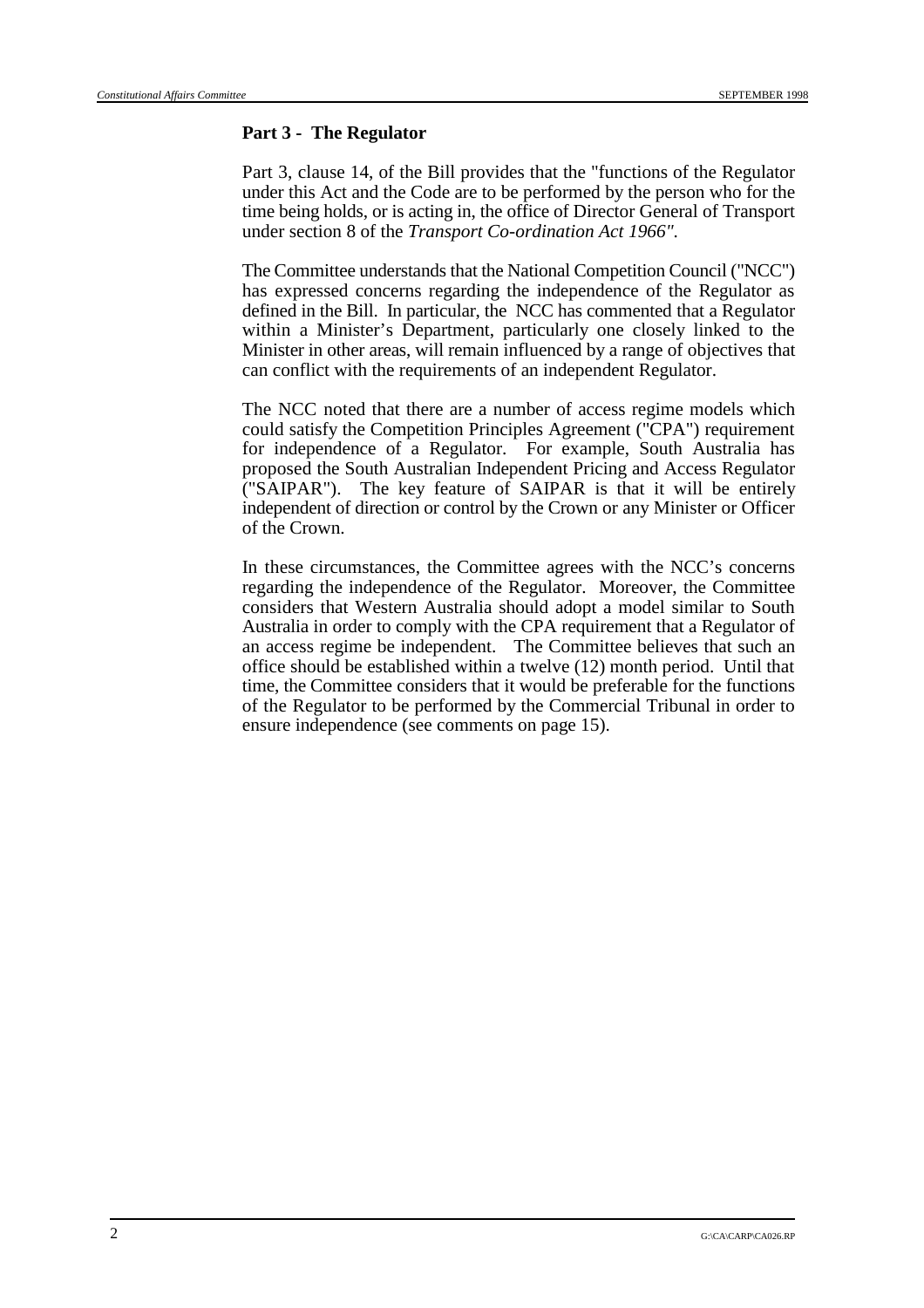#### **Report of the Legislative Council Constitutional Affairs Committee**

#### **in relation to the**

#### *Government Railways (Access) Bill 1998*

#### **3. Reference and Procedure**

3.1 The *Government Railways (Access) Bill 1998* (the "Bill") was referred to the Constitutional Affairs Committee (the "Committee") by the Legislative Council under Standing Order 230(d).

#### **4. Contents and Purpose of the Bill**

- 4.1 The purpose of the Bill is to provide a framework where third parties can negotiate access with the owner of the rail network, Westrail, on transparent and equal terms.
- 4.2 In his Second Reading speech in the Legislative Council, Hon Eric Charlton MLC explained that the Bill will -
	- & provide for the establishment of a *Rail Access Code* (the "Code") to govern the use of government railways for rail operations by persons other than Westrail;
	- designate a Regulator with monitoring and enforcement functions relating to the implementation of the Code;
	- specify the kind of administrative arrangements that Westrail is to have in place for the purposes of that implementation;
	- & amend the *National Rail Corporation Agreement Act 1992* to enable National Rail to compete for intra-state services on equal footing with other operators; and
	- & amend the *Western Australia Government Railways Act 1904* to remove existing barriers to competition.
- 4.3 The Hon Eric Charlton MLC also explained that the Code will be subsidiary legislation to the Bill and will -
	- & establish the parts of the railway network and associated infrastructure open to access;
	- & outline the process and procedures to negotiate access, including avenues for dispute resolution;
	- specify the matters to be considered in access agreements;
	- & identify the information requirements of the Regulator; and
	- outline the pricing principles to be applied in determining prices to be paid for access.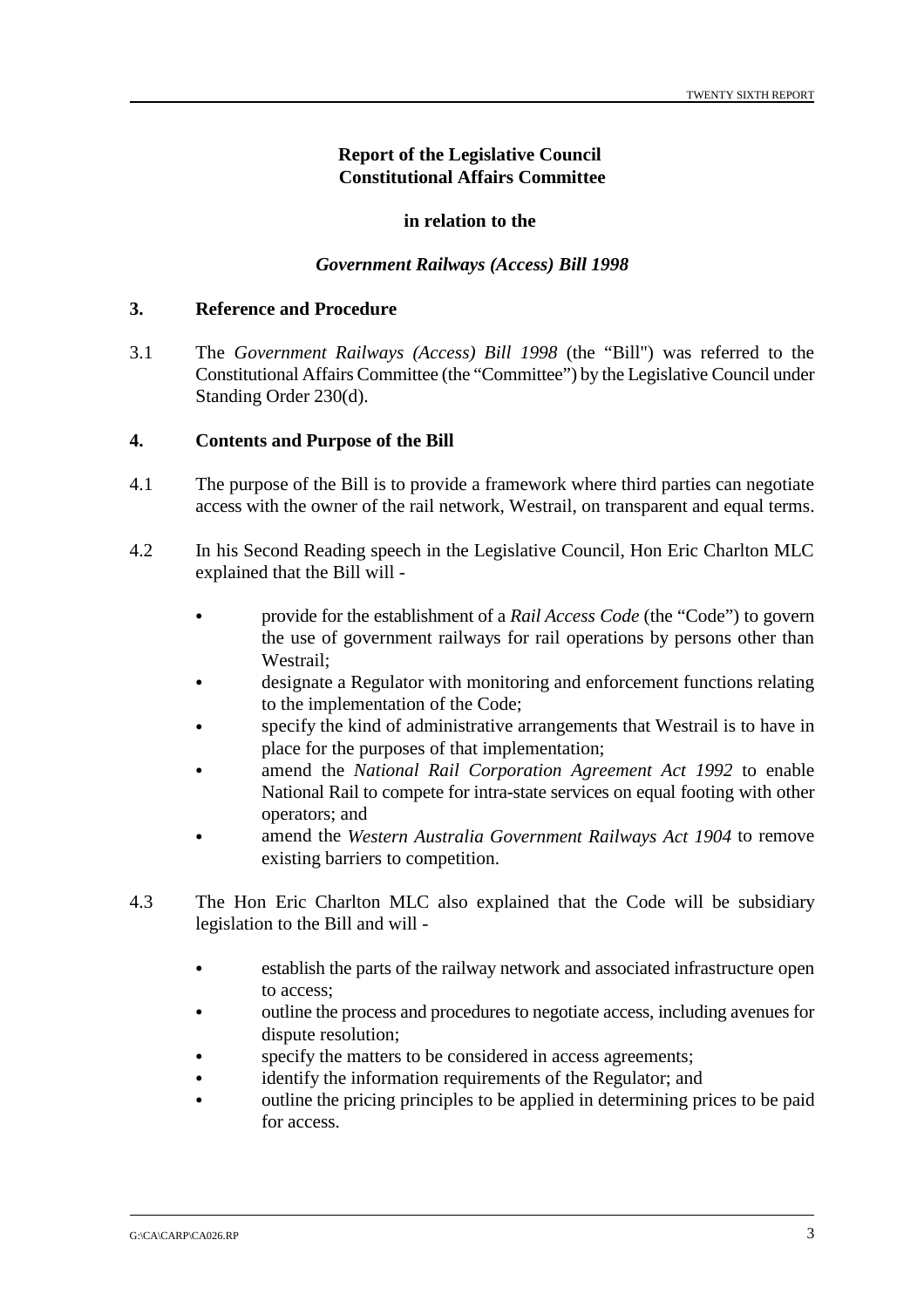- 4.4 The Bill contains 43 clauses in seven (7) parts
	- **Part 1: Preliminary**
	- **Part 2: Establishment of the Code**
	- **Part 3: The Regulator**
	- **Part 4: Administrative and accounting arrangements of the Commission**
	- **Part 5: Enforcement**
	- **Part 6: Amendment of the** *National Rail Corporation Agreement Act 1992*
	- **Part 7: Amendments of the** *Government Railways Act 1904*
- 4.5 The Bill is outlined below and the Committee has provided comment, where appropriate, on the relevant clauses. The Committee has provided recommendations in relation to each clause of the Bill.
- 4.6 The Committee has recommended that all clauses should be passed with the exception of clause 9, clause 12 (1) (b) and certain clauses in Part 3 where it has been recommended that -

#### **Clause 9 - Code is subsidiary legislation**

The clause to be fully debated in the House concerning whether the Code should be disallowable (see comments on page 11).

## **Clause 12 - Three-yearly review of the Code**

Page 8, line 27 - To delete "3" and substitute the following - " 5 " (see comments on page 14).

## **Part 3 - The Regulator**

Part 3, clause 14, of the Bill provides that the "functions of the Regulator under this Act and the Code are to be performed by the person who for the time being holds, or is acting in, the office of Director General of Transport under section 8 of the *Transport Co-ordination Act 1966".*

The Committee understands that the National Competition Council ("NCC") has expressed concerns regarding the independence of the Regulator as defined in the Bill. In particular, the NCC has commented that a Regulator within a Minister's Department, particularly one closely linked to the Minister in other areas, will remain influenced by a range of objectives that can conflict with the requirements of an independent Regulator.

The NCC noted that there are a number of access regime models which could satisfy the Competition Principles Agreement ("CPA") requirement for independence of a Regulator. For example, South Australia has proposed the South Australian Independent Pricing and Access Regulator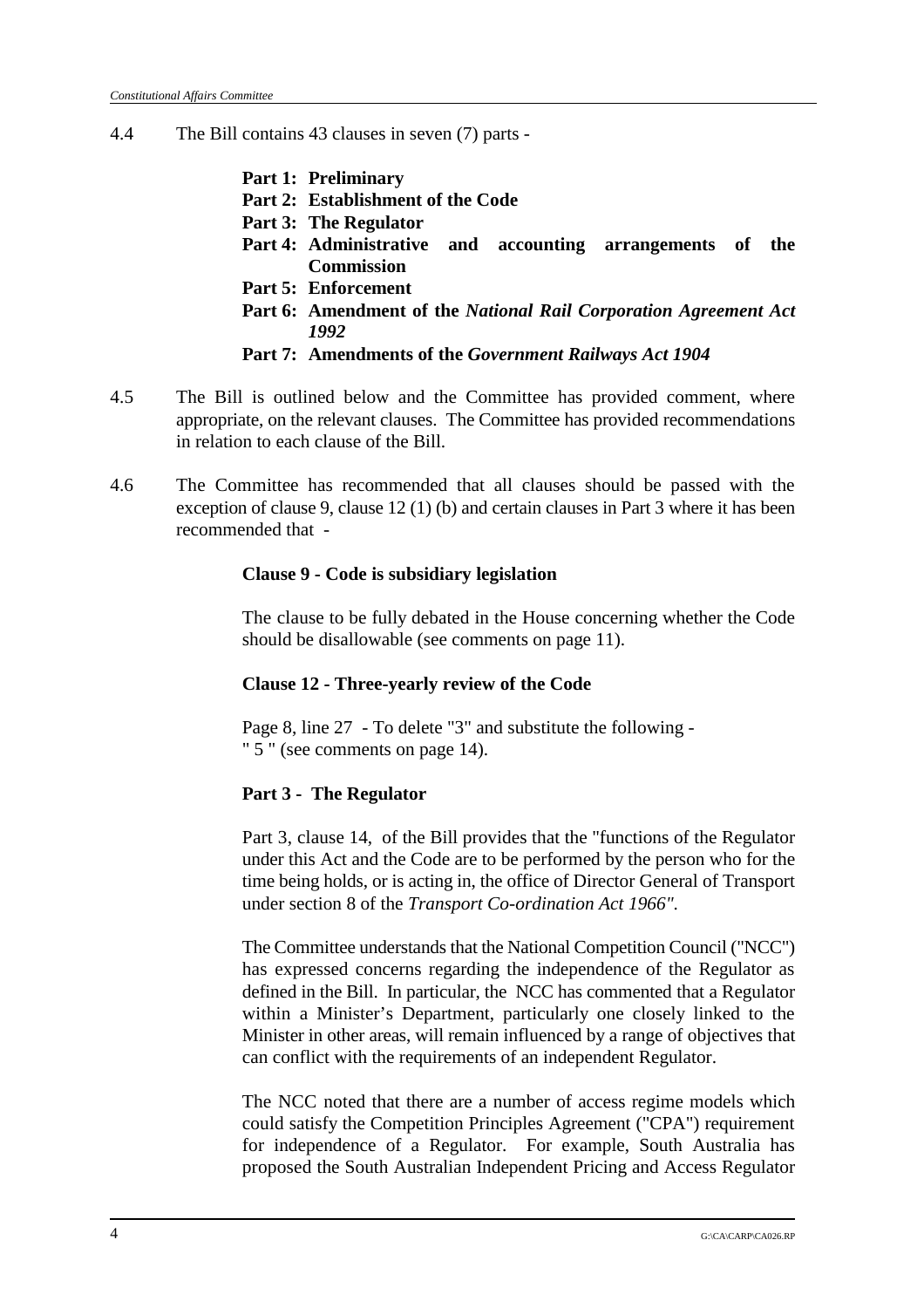("SAIPAR"). The key feature of SAIPAR is that it will be entirely independent of direction or control by the Crown or any Minister or Officer of the Crown.

In these circumstances, the Committee agrees with the NCC's concerns regarding the independence of the Regulator. Moreover, the Committee considers that Western Australia should adopt a model similar to South Australia in order to comply with the CPA requirement that a Regulator of an access regime be independent. The Committee believes that such an office should be established within a twelve (12) month period. Until that time, the Committee considers that it would be preferable for the functions of the Regulator to be performed by the Commercial Tribunal in order to ensure independence. (see comments on page 15)

- 4.7 As part of the review, the Committee placed an advertisement in *The West Australian* newspaper inviting submissions on the Bill. In response, the Committee received two (2) submissions which were considered as part of the inquiry.
- 4.8 As part of the review, the Committee heard evidence from a number of witnesses concerning the operation of the Bill. The witnesses who appeared before the Committee were -
	- & Hon Bob Pearce, Consultant to National Rail;
	- & Mr Alan Nelson, Regional Manager, National Rail Corporation;
	- & Mr Bruce Chan, Project Manager, Rail Policy, Department of Transport;
	- & Mr Doug Brindal, Director of Regional Policy, Department of Transport;
	- & Ms Anne Hill, Assistant Director, Competition Policy Unit; and
	- & Mr Graham Harman, Principal Policy Officer, Minister for Transport's Office.
- 4.9 The government announced an intention to privatise Westrail after the Bill had been referred to the Committee. The Committee noted the announcement but has not referred to the matter in this report as it falls outside the Terms of Reference of the Bill.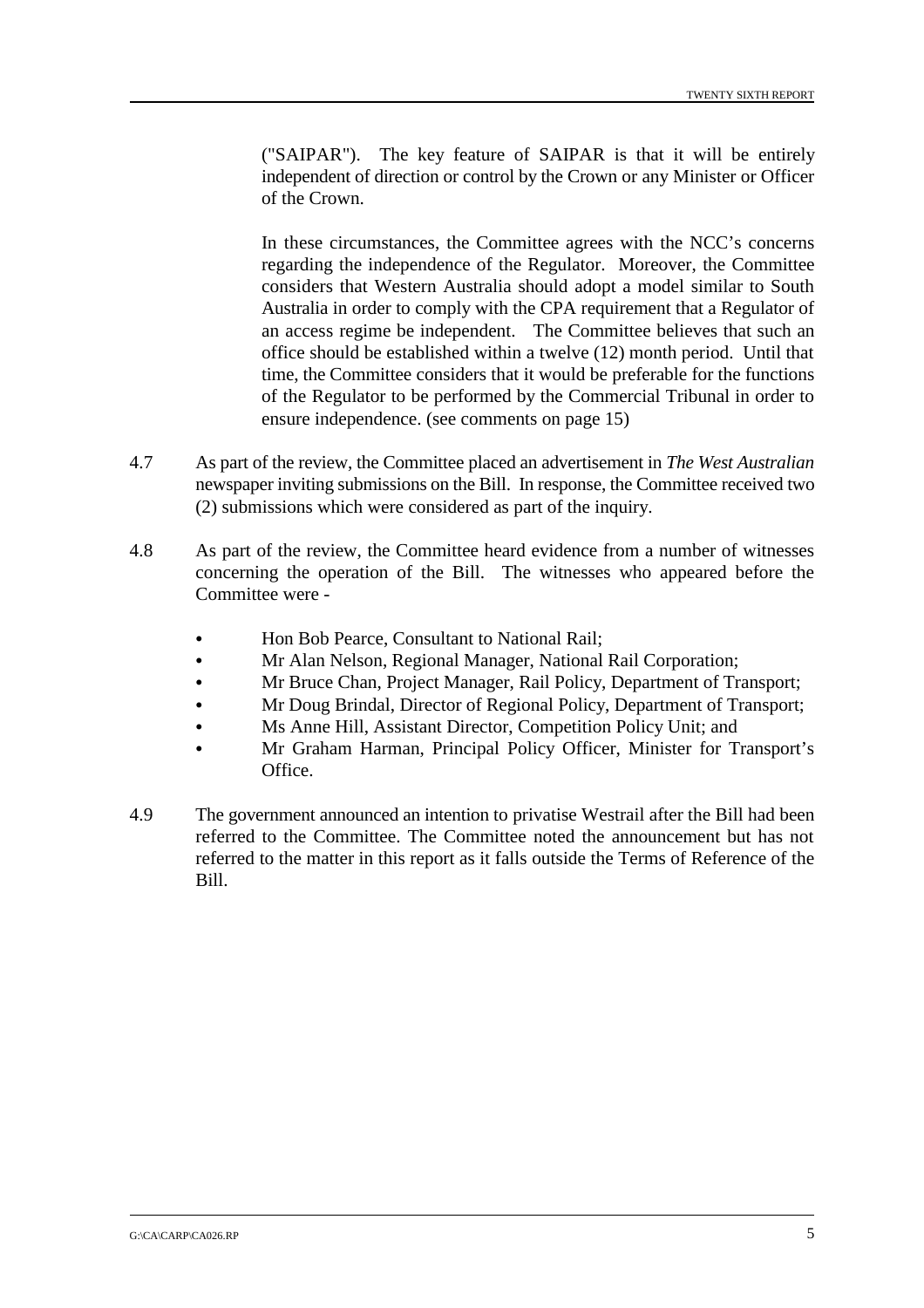## **Part 1 — Preliminary**

## **1. Short title**

This Act may be cited as the Government Railways (Access) Act 1998.

 **Recommendation 1: the clause be passed**

## **2. Commencement**

- (1) Part 6 comes into operation on the day on which this Act receives the Royal Assent.
- (2) The other provisions of this Act come into operation on such day as is, or days as are respectively, fixed by proclamation

**Comment:** This clause distinguishes Part 6 of the Act from the remainder of the Act as to when each part comes into operation.

Part 6 of the Act, which amends the *National Rail Corporation Agreement Act* to enable National Rail to compete for intra-state services, comes into operation on the day the Act receives Assent. However, the remaining parts of the Act are to come into operation on the day fixed by proclamation.

The rationale for considering Part 6 differently from the rest of the Act is that the Act has been submitted to the National Competition Council ("NCC") to be certified as effective. To accommodate any possible changes resulting from the NCC review process, the Act will not come into effect until it is proclaimed on a date to be determined.

Exception has been made to the amendments to the *National Rail Corporation Agreement Act* as they will not be affected by the NCC review process. These changes are also expedited to ensure that National Rail is not penalised should Government decide to provide access through administrative direction as an interim measure.

## **Recommendation 2: the clause be passed**

## **3. Definitions**

In this Act, unless the contrary intention appears — **"access"** means the use of railway infrastructure;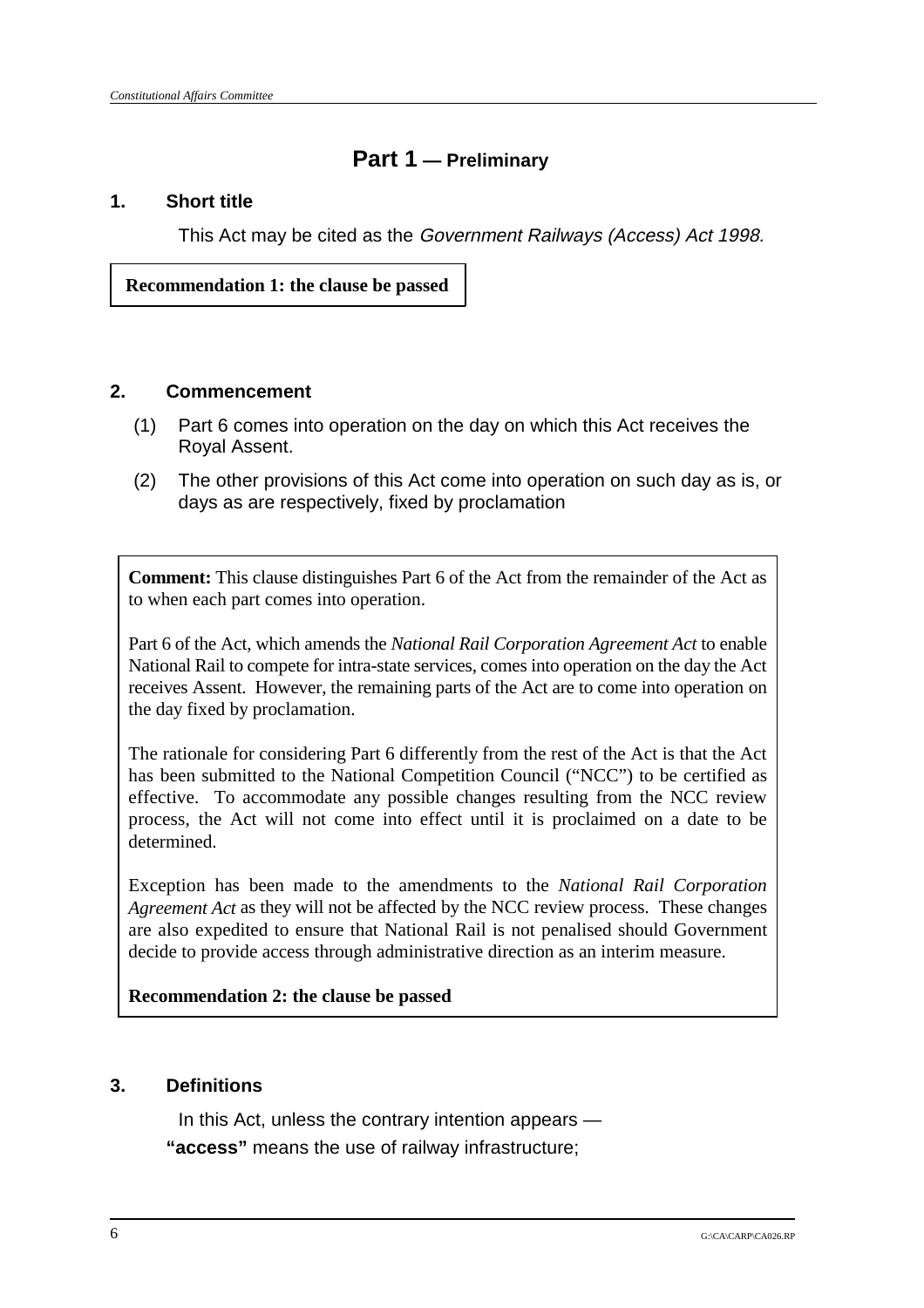- **"access agreement"** means an agreement under the Code between the Commission and another person for access by that person;
- **"Code"** means the Code for the time being in force under section 4;

**"Commission"** has the same meaning as in the Government Railways Act 1904;

- **"Competition Principles Agreement"** means the Competition Principles Agreement made on 11 April 1995 by the Commonwealth, the States and the Territories as in force for the time being;
- **"railway"** means a railway, as defined in section 2 of the Government Railways Act 1904, that is under the management and control of the Commission as provided by section 13 of that Act;
- **"railway infrastructure"** means the facilities necessary for the operation of a railway, including —
	- (a) railway track, associated track structures, over or under track structures, supports (including supports for equipment or items associated with the use of a railway);
	- (b) tunnels and bridges;
	- (c) stations and platforms;
	- (d) train control systems, signalling systems and communication systems;
	- (e) electric traction infrastructure;
	- (f) buildings and workshops; and
	- (g) associated plant machinery and equipment,

but not including —

- (h) private sidings and spur lines connected to premises not under the management or control of the Commission; and
- (i) rolling stock, rolling stock maintenance facilities, office buildings, housing, freight centres, or terminal yards and depots;

**"Regulator"** means the official provided for by Part 3.

**Recommendation 3: the clause be passed**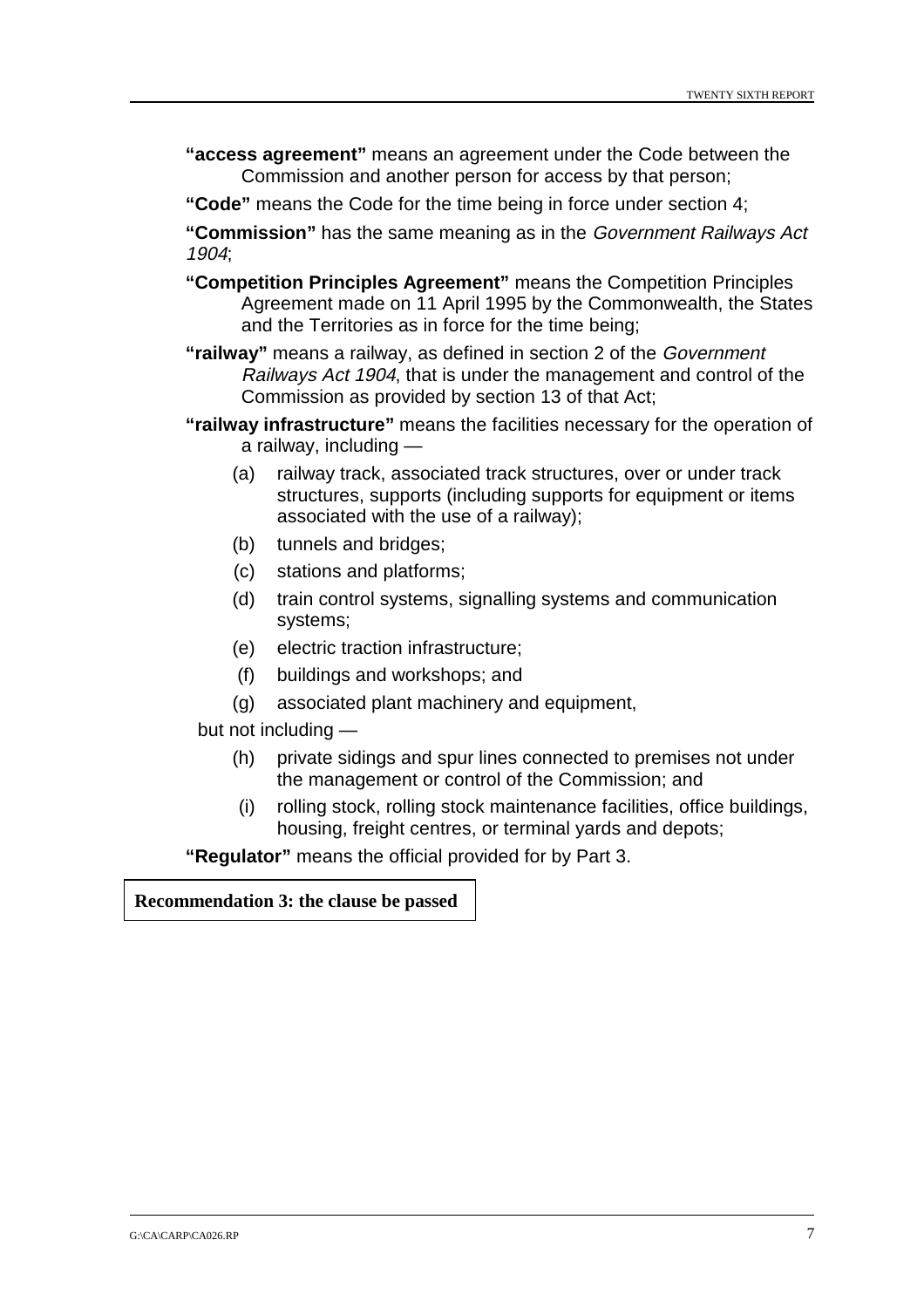## **Part 2 — Establishment of Code**

## **4. Minister to establish Code**

- (1) The Minister is to establish a Code in accordance with this Act to give effect to the Competition Principles Agreement in respect of railways.
- (2) Provision is to be made in the Code
	- (a) for railway infrastructure to be available for use by persons other than the Commission to carry on rail operations in accordance with —
		- (i) agreements with the Commission; or
		- (ii) determinations made by way of arbitration;
	- (b) prescribing
		- (i) which parts of the railways network; and
		- (ii) which railway infrastructure associated with those parts,

are to be so available; and

- (c) setting out
	- (i) provisions that are to govern the content of agreements and determinations referred to in paragraph (a); and
	- (ii) rights, powers and duties that are to apply to and in relation to the negotiation, making, and implementation of agreements.

**Comment:** This clause requires the Minister to prepare a Code to govern the use of government railways by persons other than Westrail. The Code is to establish the parts of the railway network and associated infrastructure open to access, outline the process and procedures to negotiate access, include avenues for dispute resolution and specify the matters to be considered in access agreements.

**Recommendation 4: the clause be passed**

## **5. Criteria to be considered in applying Code to particular routes**

- (1) In deciding, for the purpose of establishing or amending the Code, which routes are to be prescribed under section 4(2)(b), the Minister is to consider the questions set out in subsection (3).
- (2) If in respect of a route the Minister is satisfied that each of those questions must be answered in the affirmative the route is to be prescribed under section 4(2)(b).
- (3) The questions are —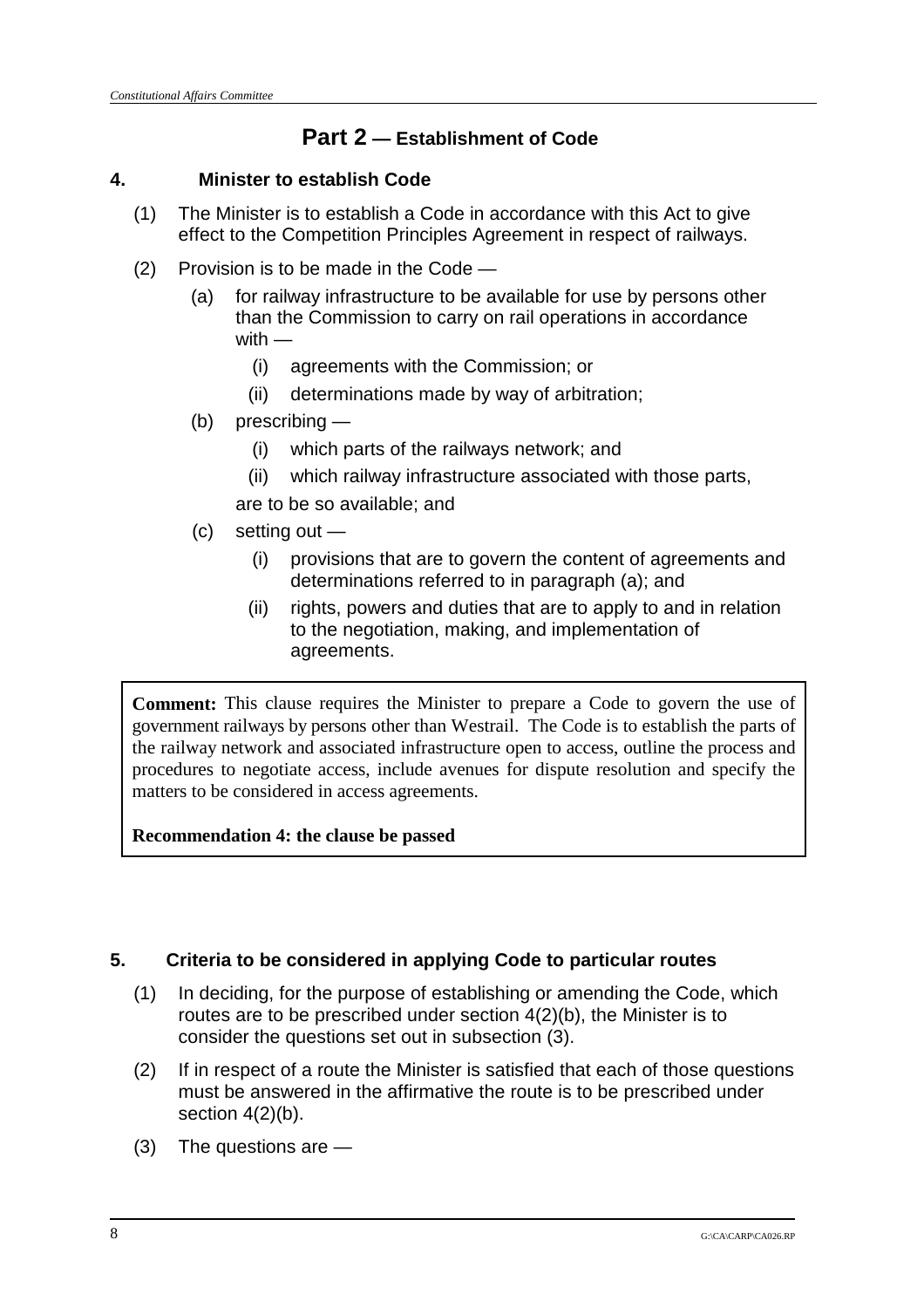- (a) whether access to the route will promote competition in at least one market, other than the market for railway services;
- (b) whether it would be uneconomical for anyone to establish another railway on the route;
- $(c)$  whether the route is of significance having regard to  $-$ 
	- (i) its length;
	- (ii) its importance to trade or commerce; or
	- (iii) its importance to the economy;
- (d) whether access to the route can be provided without undue risk to human health or safety;
- (e) whether there is not already effective access to the route; and
- (f) whether access or increased access to the route would not be contrary to the public interest.
- (4) A decision of the Minister of the kind referred to in subsection (1) is not liable to be challenged in, or reviewed or called in question by, a court.
- (5) In this section —
- 16) **"route"** means
	- (a) a particular part of the railways network; and
	- (b) the associated railway infrastructure.

**Comment:** This clause requires the Minister to consider a set of criteria related to the *Competition Principles Agreement* when considering an addition or deletion of routes covered by the Code. These criteria are consistent with the requirements outlined in Sections 44G(2) and 44H(4) of Part IIIA of the *Trade Practices Act.*

The approach of specifying questions as in Section 5(3) has been adopted to clearly show consistency between the Western Australian legislation and the *Competition Principles Agreement*. Nevertheless, decisions of this type essentially involve transport policy issues which are properly the province of the Minister and not the Courts. Therefore, section 5(4) provides that the Minister's answers to the questions, as set out in the clause 5(3), cannot be challenged in a Court. This, however, does not affect the Minister's duty to ensure that the Code is within the powers conferred by the Act.

## **Recommendation 5: the clause be passed**

## **6. Other matters for which Code may make provision**

- (1) The Code may also make provision for or in relation to
	- (a) the registration of access agreements;
	- (b) the arbitration of disputes between the Commission and a person who has made a proposal for access under the Code;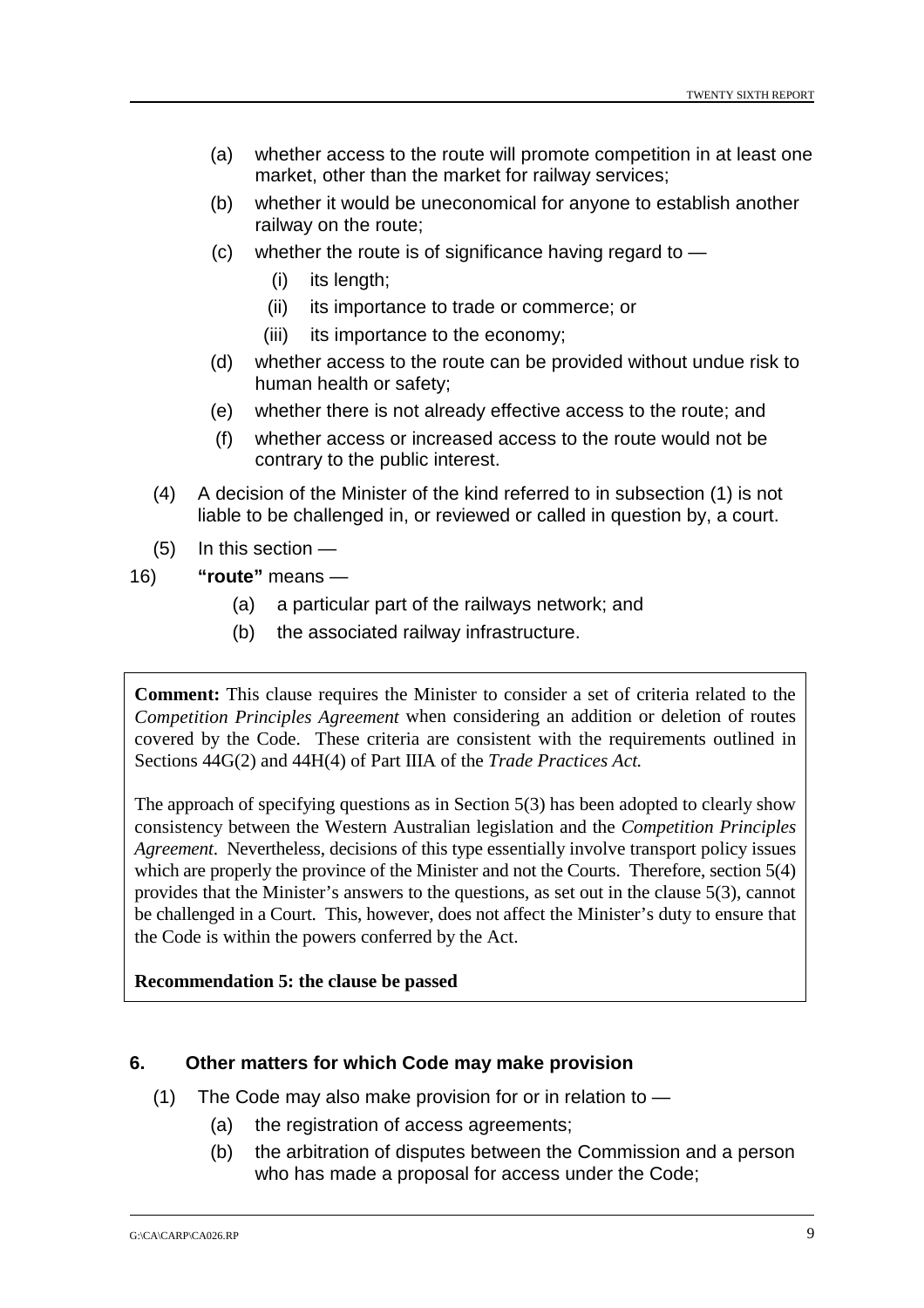- (c) the establishment of panels of arbitrators, and the appointment of arbitrators, by the Regulator;
- (d) the regulation of matters
	- (i) of a savings, transitional or supplementary nature; or
	- (ii) that are otherwise necessary or convenient for the purposes of this Act.
- (2) Transitional provisions referred to in subsection  $(1)(d)(i)$  may authorize the Minister to determine by order published in the Gazette how any matter in progress immediately before the commencement of this Part is to be treated, after that commencement, for the purposes of the provisions of the Code.

**Recommendation 6: the clause be passed**

## **7. Code does not affect existing agreements**

The making of the Code —

- (a) does not affect the terms and conditions, or the operation, of an agreement for the use of railway infrastructure made with the Commission before the commencement of the Code whether under section 61 of the Government Railways Act 1904 or otherwise; and
- (b) does not afford a party to such an agreement any ground or reason for not complying with the agreement according to its terms and conditions.

**Comment:** This clause ensures that the terms and conditions, or the operation of existing access agreements, are not affected by the implementation of the Code.

Four interstate operators - National Rail, Toll Rail, Specialised Container Transport and Great Southern Railway - are using the inter-state track under individual access agreements with the Commission.

Section 61 of the *Government Railways Act* currently provides the Commission with the power, subject to approval by the Minister, to enter into an access agreement with another rail operator. However, it does not compel the Commission to negotiate such access.

Section 61 of the *Government Railways Act* will be retained and will be particularly attractive to non-commercial operators, such as the Hotham Valley Tourist Railway, seeking small scale access to the rail network, including those parts not covered by the Code. This would mean that such non-commercial operators would not be subjected to the same pricing guidelines as contained in the Code and relevant to commercial users of the rail network.

**Recommendation 7: the clause be passed**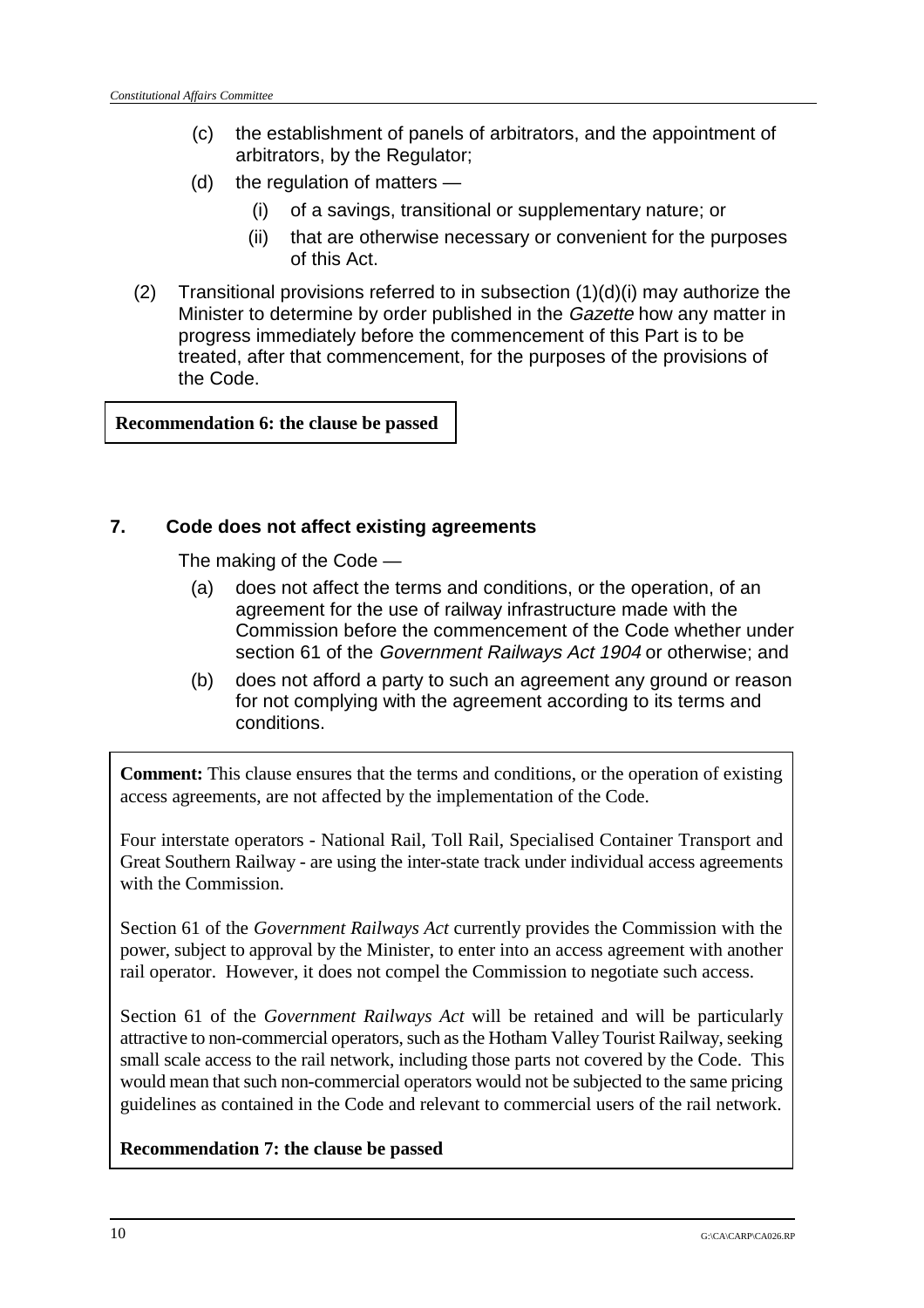## **8. Code is subject to Rail Safety Act 1998**

The Code is not to contain any provision that is contrary to or inconsistent with the Rail Safety Act 1998.

**Recommendation 8: the clause be passed**

#### **9. Code is subsidiary legislation**

The Code is subsidiary legislation within the meaning of the *Interpretation* Act 1984.

**Comment:** This clause defines the Code as subsidiary legislation as defined in Part VI of the *Interpretation Act 1984.* Under this clause, the Code is not subject to disallowance by the Delegated Legislation Committee or review by Parliament. Accordingly, the Committee considers that the House should debate amending clause 9 of the Bill in the following terms-

Page 7 - To delete clause 9 of the Bill and substitute the following -

#### **9. Code is subsidiary legislation and is disallowable**

The provisions of the Code -

- (a) are subsidiary legislation within the meaning of the *Interpretation Act 1984*; and
- (b) are taken to be regulations for the purposes of section 42 of that Act.

**Recommendation 9: The clause be fully debated in the House.**

#### **10. Public comment on amendment or replacement of Code**

- (1) Before the Minister exercises the power
	- (a) to amend the Code; or
	- (b) to repeal and replace it,

he or she must make the proposed amendment or replacement available for public comment in accordance with subsection (2).

- (2) The Minister must
	- (a) cause a notice giving a general description of the proposal to be published in one issue of —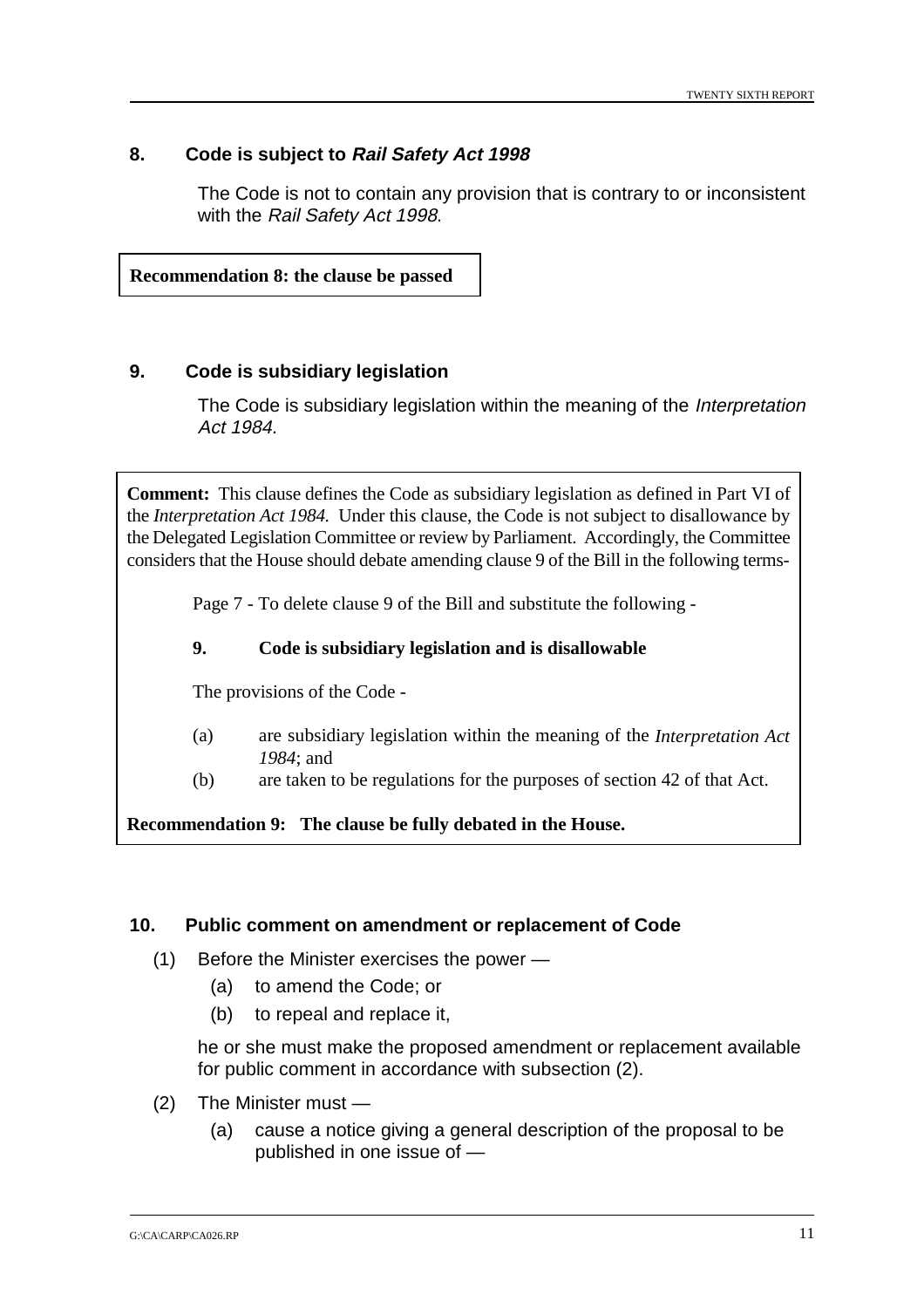- (i) a daily newspaper circulating throughout the Commonwealth; and
- (ii) a daily newspaper circulating throughout the State;
- and
- (b) include in the notice the following information
	- (i) the places at which a copy of the proposal may be obtained;
	- (ii) a statement that written submissions on the proposal may be made to the Minister by any person within a specified period; and
	- (iii) the address to which the submissions may be delivered or posted.
- (3) The period specified under subsection (2)(b)(ii) is not to be less than 30 days after both of the notices under subsection (2)(a) have been published.
- (4) The Minister must have regard to any submission made in accordance with the notice.

**Comment:** This clause requires the Minister to undertake a public review process taking into consideration the submissions received prior to amending, repealing or replacing the Code.

**Recommendation 10: the clause be passed**

## **11. Exception to section 10**

- (1) Section 10(1) does not apply if the Minister is satisfied that a proposed amendment to the Code is —
	- (a) of a minor nature; or
	- (b) required to be made urgently.
- (2) If in reliance on subsection (1)(b) the Minister amends the Code without complying with section 10(1) —
	- (a) he or she must call for public comment on the amendment as soon as is practicable after it has come into force; and
	- (b) subsections (2) and (3) of section 10 apply with all necessary modifications.
- (3) Having regard to any submissions made on the amendment, the Minister must consider whether he or she should amend the Code —
	- (a) to reverse the effect of the amendment; or
	- (b) in some other manner.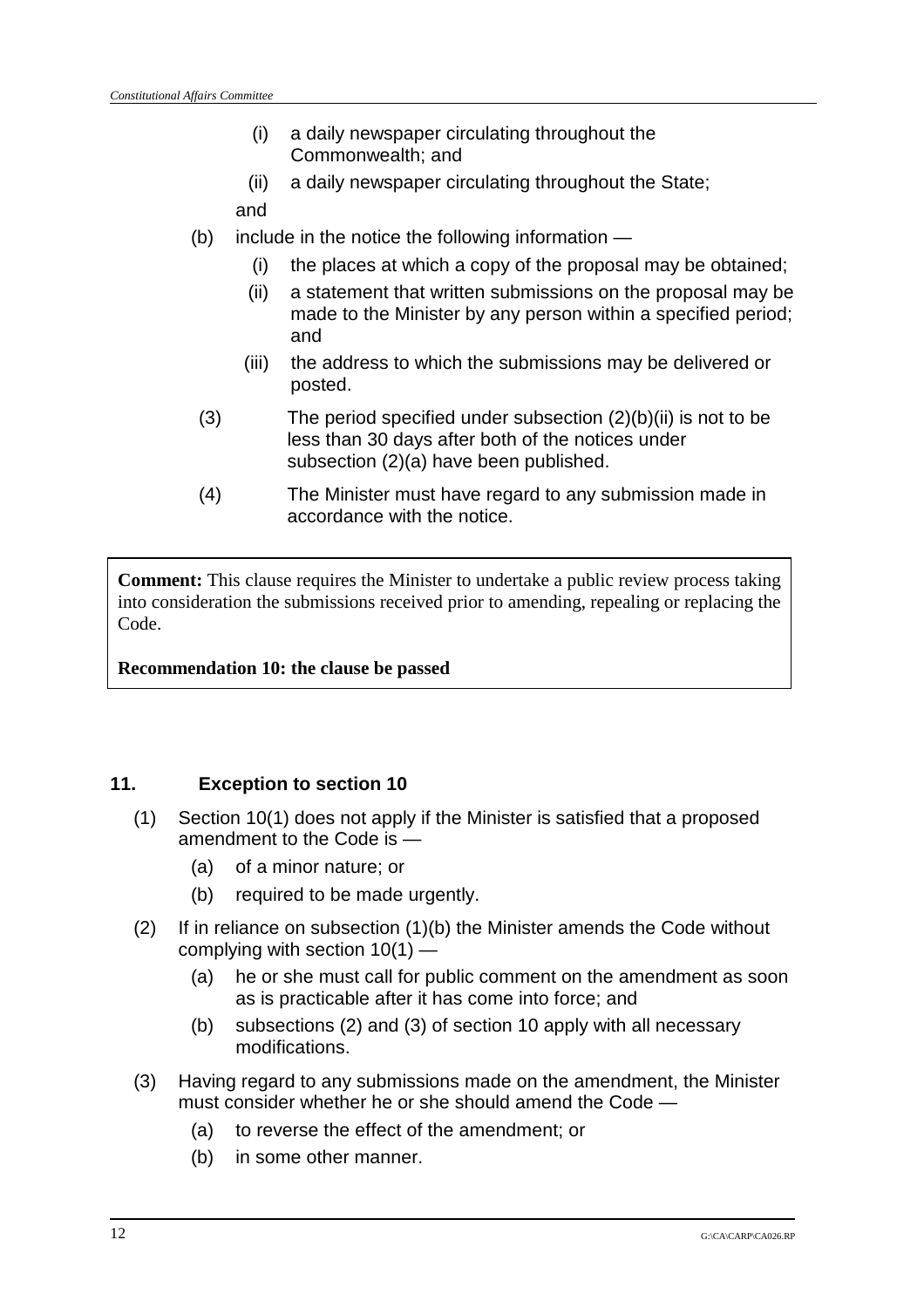**Comment:** This clause outlines the circumstances when a public review prior to an amendment of the Code is not required. In these instances, however, the Minister will have to undertake a public review of the amendment as soon as practicable after the amended Code has been effected.

**Recommendation 11: the clause be passed**

#### **12. Three-yearly review of Code**

- (1) The Regulator must carry out a review of the Code as soon as is practicable after —
	- (a) the third anniversary of its commencement; and
	- (b) the expiry of each 3 yearly interval after that anniversary.
- (2) The purpose of a review is to assess the suitability of the provisions of the Code to give effect to the Competition Principles Agreement in respect of railways.
- (3) Before carrying out a review of the Code, the Regulator must call for public comment in accordance with subsection (4).
- (4) The Regulator must
	- (a) cause notice of the review to be published, in one issue of
		- (i) a daily newspaper circulating throughout the Commonwealth; and
		- (ii) a daily newspaper circulating throughout the State; and
	- (b) include in the notice
		- (i) a statement that written submissions on the Code may be made to the Regulator by any person within a specified period; and
		- (ii) the address to which the submissions may be delivered or posted.
- (5) The period specified under subsection  $(4)(b)(i)$  is not to be less than 30 days after both of the notices under subsection (3)(a) have been published.
- (6) The Regulator must prepare a report based on the review and give it to the Minister.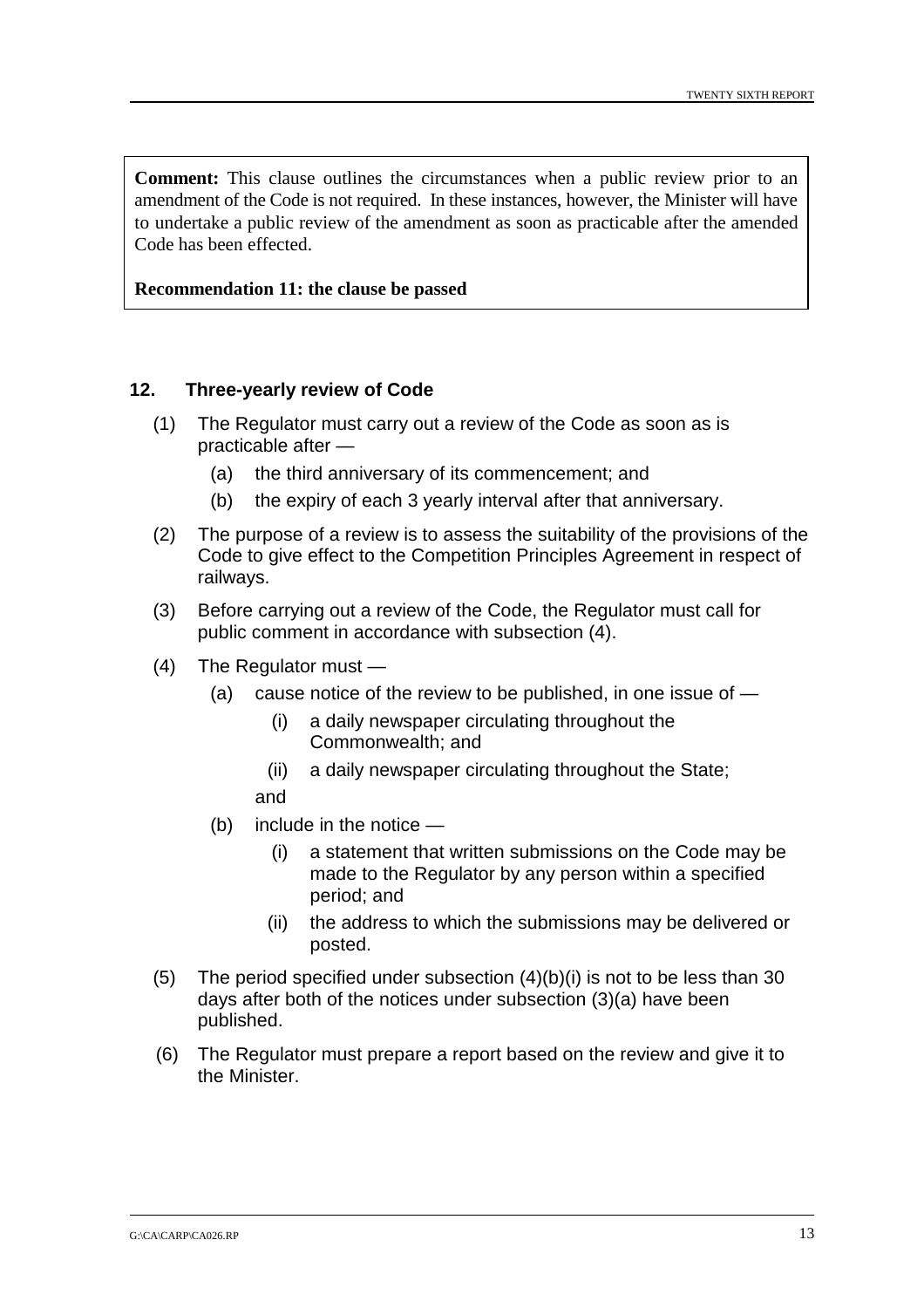**Comment:** This clause requires the Regulator to carry out a review every three (3) years to assess the effectiveness of the Code to give effect to the *Competition Principles Agreement.* It also requires the Regulator to call for public comment as part of its review and to report his or her findings to the Minister.

The Committee considers that the requirement for the Code to be reviewed every three (3) years is exceedingly onerous. Accordingly, the Committee believes that the clause should be amended to require the Code to be reviewed every five (5) years after the initial three (3) year review.

**Recommendation 12: the following amendment to clause 12(1)(b) be passed -**

**Clause 12**

**Page 8, line 27 - To delete " 3 " and substitute the following -**  $\frac{1}{5}$ 

## **Part 3 — The Regulator**

## **Division 1 — Office and functions**

## **13. Definition**

In this Part —

**"department"** means the department of the Public Service principally assisting the Minister responsible for the Transport Co-ordination Act 1966 in the administration of that Act.

**Recommendation 13: see recommendation 14**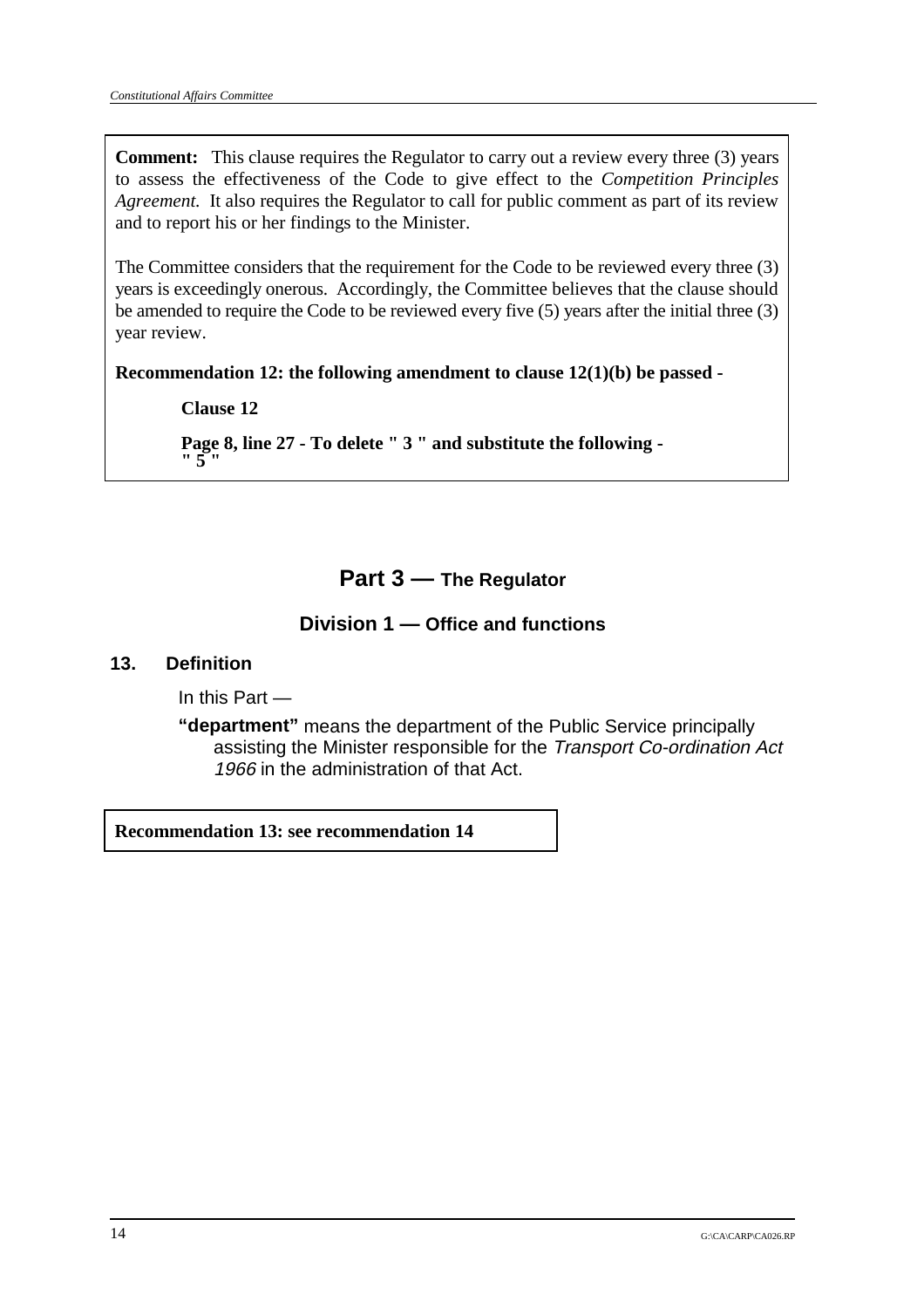#### **14. Who performs functions of Regulator**

The functions of the Regulator under this Act and the Code are to be performed by the person who for the time being holds, or is acting in, the office of Director General of Transport under section 8 of the Transport Co-ordination Act 1966.

**Comment:** Clause 14 provides that the "functions of the Regulator under this Act and the Code are to be performed by the person who for the time being holds, or is acting in, the office of Director General of Transport under section 8 of the *Transport Co-ordination Act 1966".*

The Committee understands that the National Competition Council ("NCC") has expressed concerns regarding the independence of the Regulator as defined in the Bill. In particular, the NCC has commented that a Regulator within a Minister's Department, particularly one closely linked to the Minister in other areas, will remain influenced by a range of objectives that can conflict with the requirements of an independent Regulator.

The NCC noted that there are a number of access regime models which could satisfy the Competition Principles Agreement ("CPA") requirement for independence of a Regulator. For example, South Australia has proposed the South Australian Independent Pricing and Access Regulator ("SAIPAR"). The key feature of SAIPAR is that it will be entirely independent of direction or control by the Crown or any Minister or Officer of the Crown.

**Recommendation 14**: In these circumstances, the Committee agrees with the NCC's concerns regarding the independence of the Regulator. Moreover, the Committee considers that Western Australia should adopt a model similar to South Australia in order to comply with the CPA requirement that a Regulator of an access regime be independent. The Committee believes that such an office should be established within a twelve (12) month period. Until that time, the Committee considers that it would be preferable for the functions of the Regulator to be performed by the Commercial Tribunal in order to ensure independence.

## **15. Functions of Regulator**

The Regulator —

- (a) is responsible for monitoring and enforcing compliance by the Commission with the provisions of —
	- (i) this Act;
	- (ii) the obligations imposed by Part 4; and
	- (iii) the Code;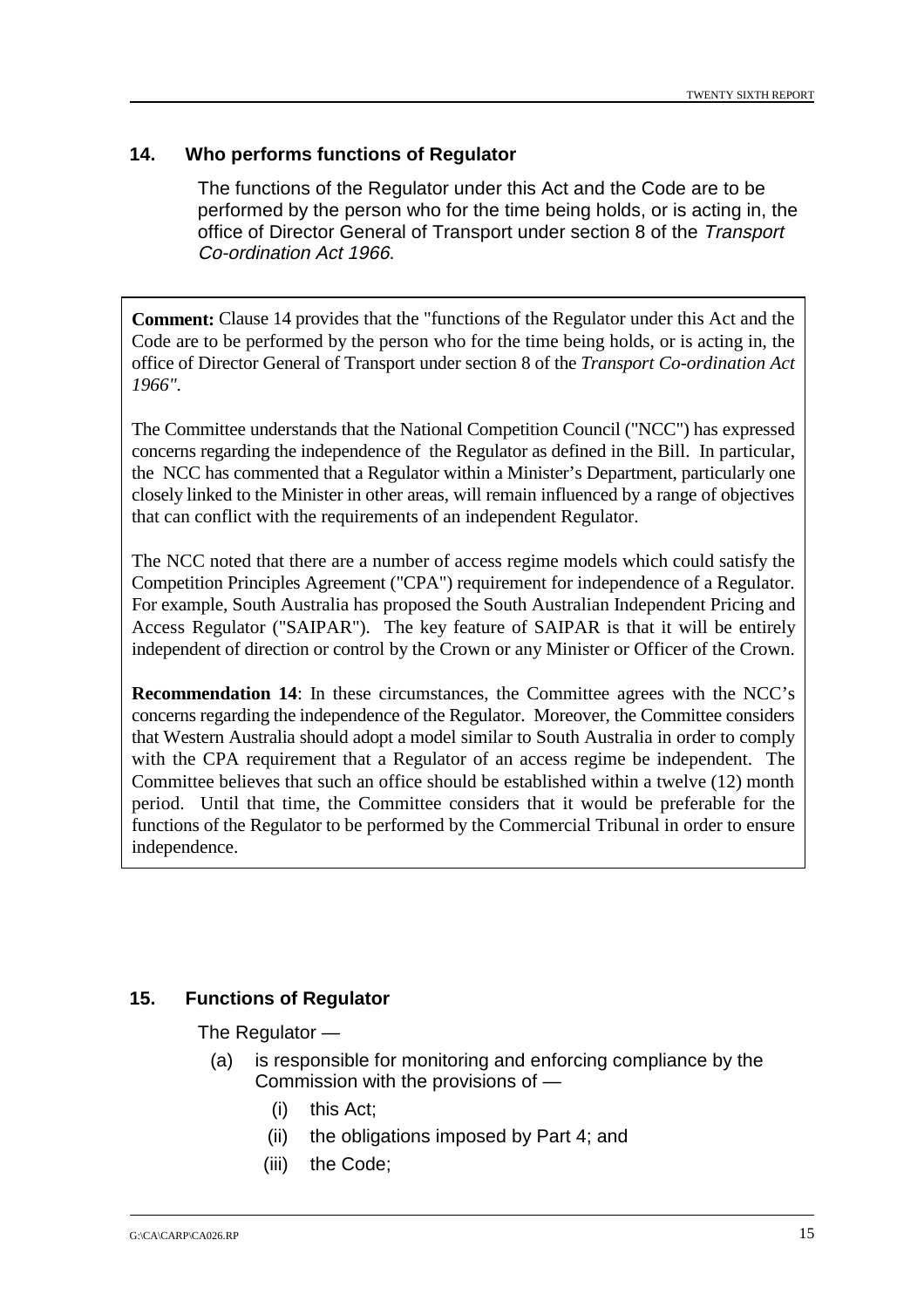and

(b) also has the functions given to him or her by particular provisions of this Act and the Code.

**Recommendation 15: the clause be passed**

## **16. Staff and resources**

- (1) The Regulator may make use of
	- (a) the services of any officer of the department; or
	- (b) the facilities of the department.
- (2) The employing authority under the Public Sector Management Act 1994 in relation to the department may exercise the powers in section 100 of that Act to enable the Regulator to perform his or her functions.

**Comment:** This clause empowers the Regulator to acquire the necessary resources to undertake his or her functions.

Section 100 of the *Public Sector Management Act* defines the powers of the employing authority to appoint a person on a casual employment basis and/or engage a person under contract for services.

**Recommendation 16: see recommendation 14**

## **17. Financial administration etc.**

For the purposes of section 9 of the Transport Co-ordination Act 1966, the performance of the functions of the Regulator are to be treated as operations of the department.

## **Recommendation 17: see recommendation 14**

## **18. Delegation**

- (1) The Regulator may, by instrument in writing, delegate the performance of any of his or her functions, except this power of delegation, to —
	- (a) an officer of the department; and
	- (b) a person engaged under the powers referred to in section 16(2).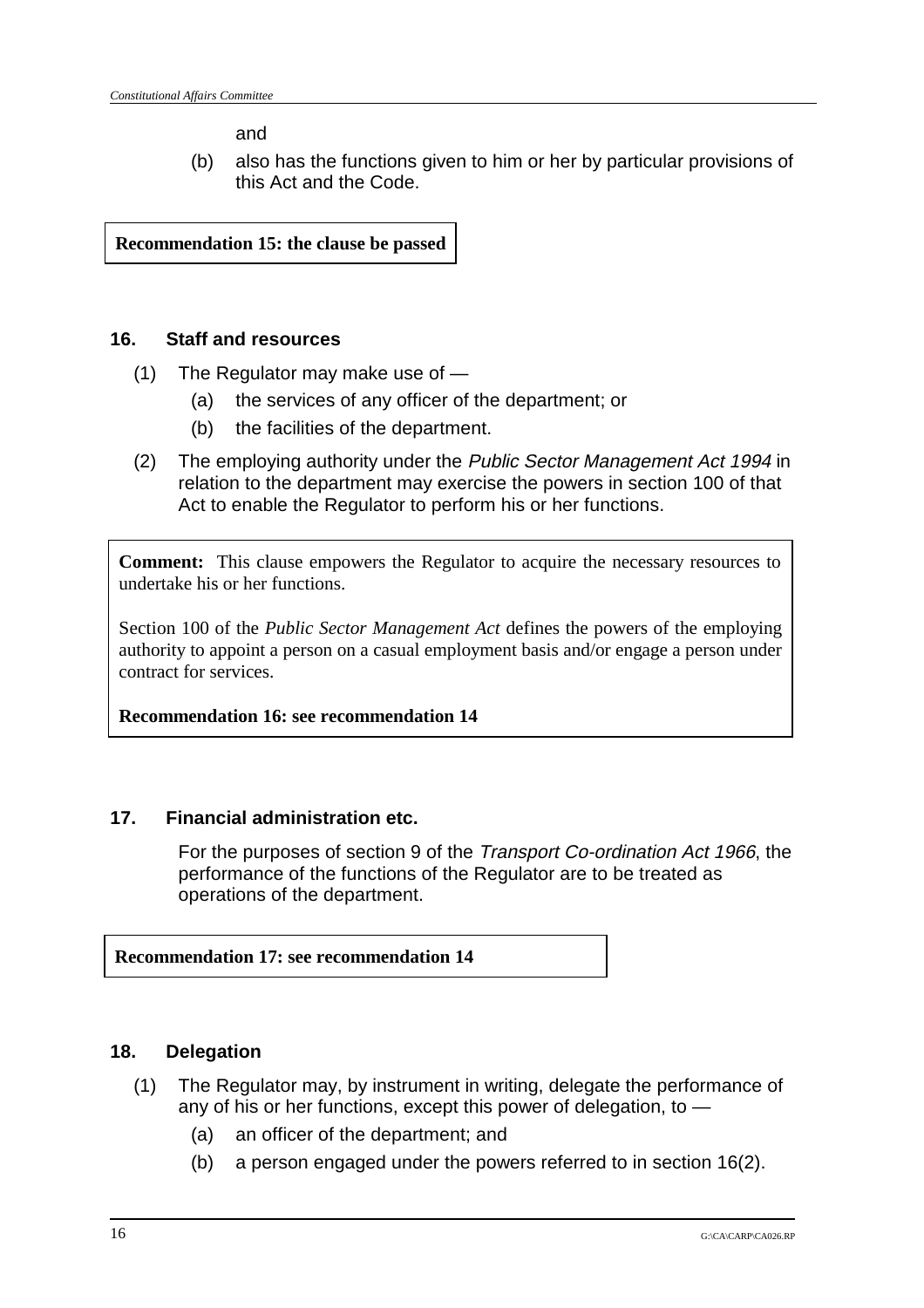- (2) A function performed by a delegate is to be taken to be performed by the Regulator.
- (3) A delegate performing a function of the Regulator is to be taken to do so in accordance with the terms of the delegation unless the contrary is shown.

**Recommendation 18: clause be passed**

#### **19. Regulator to act independently**

The Regulator in performing his or her functions —

- (a) must act independently; and
- (b) is not subject to direction by the Minister or any other person.

**Recommendation 19: see recommendation 14**

## **Division 2 — Monitoring and enforcement powers**

#### **20. Purpose of powers**

- (1) The Regulator may exercise the powers in this Division for the purpose of performing his or her functions under this Act or the Code.
- (2) Without limiting subsection (1), the powers in this Division extend to financial information relating to the Commission's own use of railway infrastructure to which the Code applies.

**Recommendation 20: the clause be passed**

#### **21. Powers to obtain information**

- (1) The Regulator may by notice in writing require the Commission
	- (a) to send to the Regulator before a day specified in the notice a statement setting out such information as is specified in the notice;
	- (b) to give information to the Regulator by way of periodical returns at times specified in the notice; and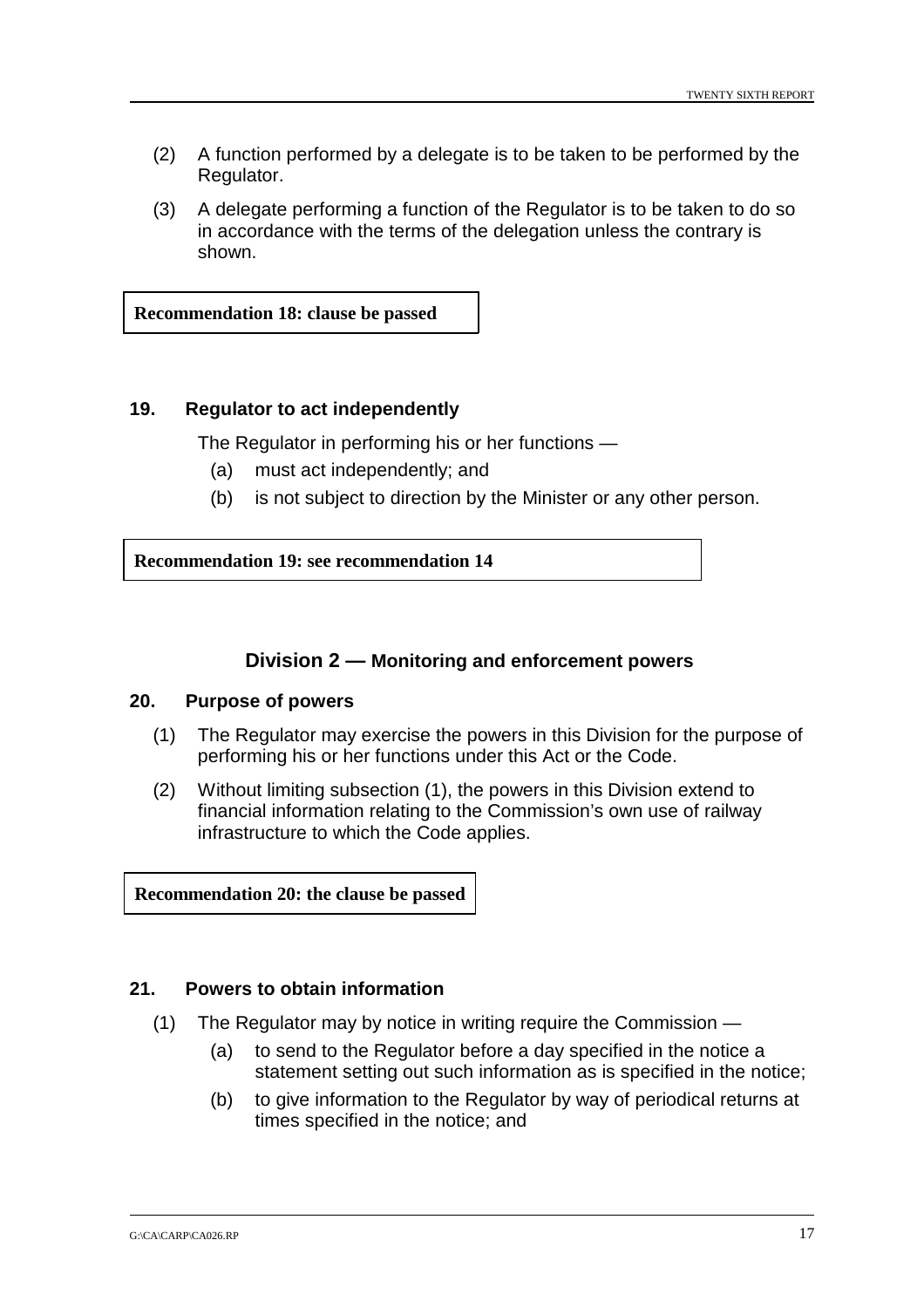- (c) to send to the Regulator, before a day specified in the notice, any book, document, or record that is in the possession or under the control of the Commission.
- (2) The Commission must comply with a notice under subsection (1).

**Recommendation 21: the clause be passed**

#### **22. Powers in respect of documents etc.**

The Regulator may inspect any book, document or record produced or sent to him or her and —

- (a) retain it for such reasonable period as he or she thinks fit; and
- (b) make copies of it or any of its contents.

**Recommendation 22: the clause be passed**

#### **23. Confidentiality**

In relation to the exercise of his or her powers under this Division, the Regulator must ensure that confidential information to which section 31 applies is protected from use or disclosure except —

- (a) in the performance of the Regulator's functions;
- (b) as required or allowed by any law;
- (c) with the written consent of the person who supplied the information; or
- (d) in circumstances prescribed by regulations made by the Governor for the purposes of this section.

**Recommendation 23: the clause be passed**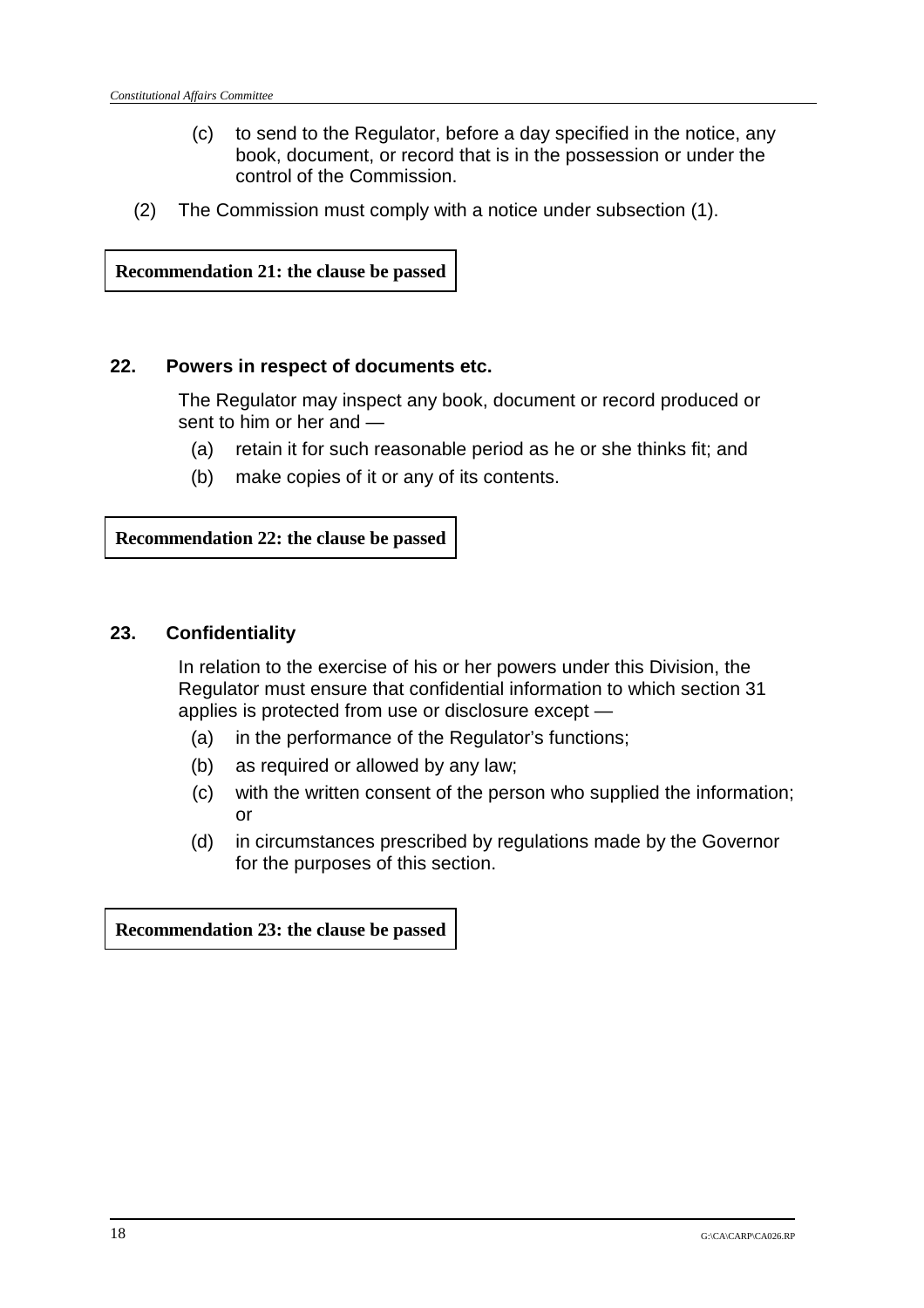## **Part 4 — Administrative and accounting arrangements of the Commission**

## **Division 1 — Preliminary**

#### **24. Definitions**

In this Part —

- **"access-related functions"** means the functions involved in arranging the provision of access to railway infrastructure under the Code;
- **"officer of the Commission"** includes an officer of the Department as defined in the Government Railways Act 1904;
- **"relevant officer"** means an officer of the Commission who is in any way concerned in the performance of access-related functions.

**Recommendation 24: the clause be passed**

## **25. This Part prevails over the Government Railways Act 1904**

This Part has effect, and is to be carried out by the Commission, despite the provisions of the Government Railways Act 1904.

**Recommendation 25: the clause be passed**

## **Division 2 — Administrative arrangements**

#### **26. Commission to make administrative arrangements**

The Commission is to make such administrative arrangements within its organization that it from time to time considers necessary or expedient for the carrying out of its access-related functions.

**Recommendation 26: the clause be passed**

## **27. Delegation**

(1) The Commission may, by instrument in writing, delegate the performance of any of its access-related functions (including the execution of access agreements) to an officer or officers of the Commission.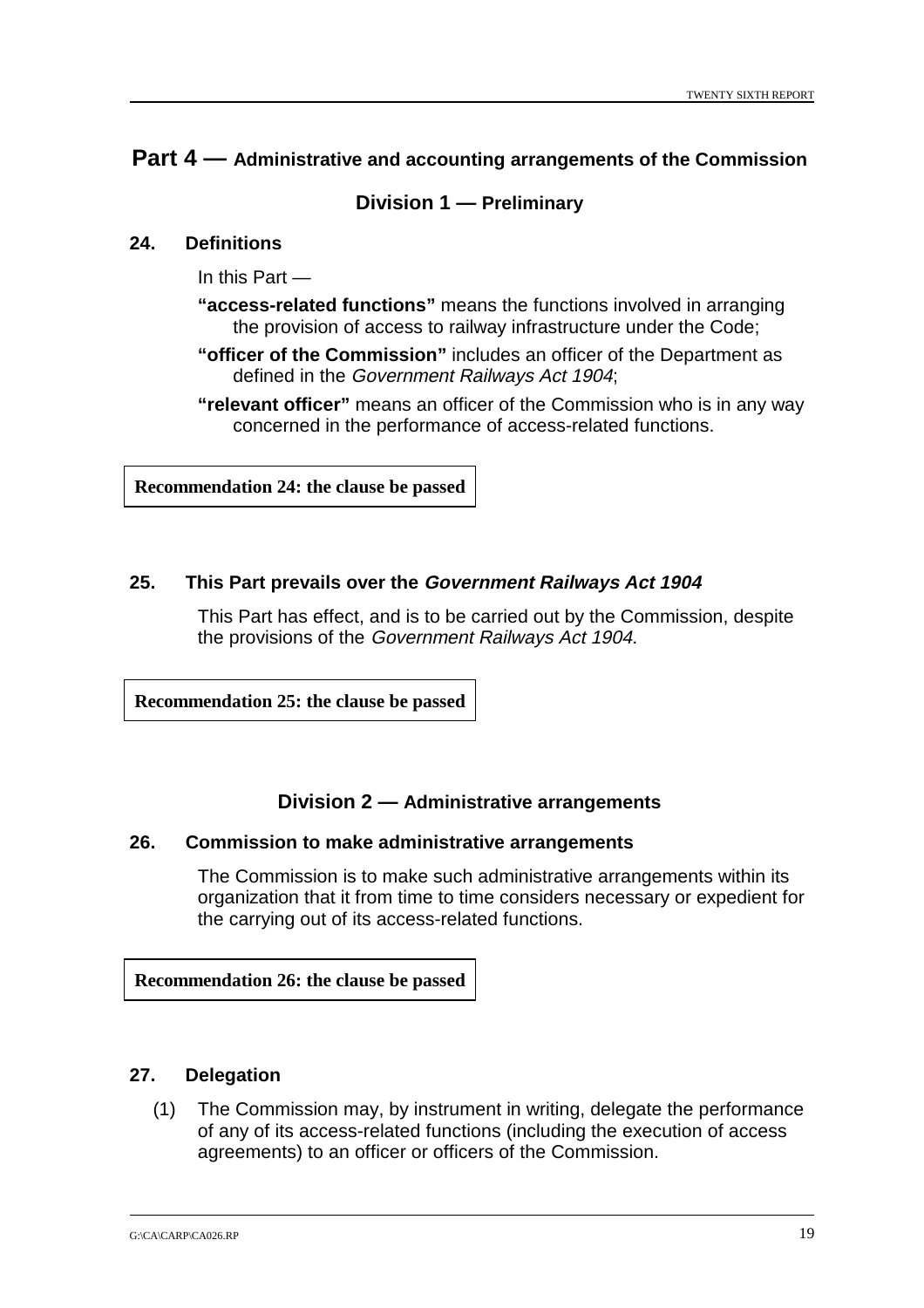- (2) A function so performed is to be taken to be performed by the Commission.
- (3) An officer of the Commission when performing a function as a delegate of the Commission is to be taken to do so in accordance with the terms of the delegation, unless the contrary is shown.

**Recommendation 27: the clause be passed**

## **Division 3 — Segregation of access-related functions**

## **28. Duty to segregate**

- (1) In making arrangements under section 26 the Commission must segregate its access-related functions from its other functions.
- (2) The Commission must have appropriate controls and procedures to ensure that the measures in place under subsection (1) —
	- (a) operate effectively; and
	- (b) are complied with.

**Comment:** This clause requires the Commission to segregate its access-related functions from its other operational activities with internal controls and procedures.

The proper segregation of the access-related functions (i.e. those functions related to the use of railway infrastructure *per definitions in clause 3*) from operational functions is extremely important to ensure that equity and confidentiality are maintained when Third Parties are negotiating access to rail infrastructure (see comments on clause 29).

**Recommendation 28: the clause be passed**

## **29. Powers of Regulator in relation to segregation**

- (1) Before the Commission puts in place or varies any arrangement for the purpose of carrying out its obligations under section 28 it must obtain the Regulator's approval to the arrangement or variation.
- (2) In addition to subsection (1), the Regulator may confer with the Commission on any matter which relates to the way in which the Commission's obligations under section 28 are to be carried out, with a view to the Regulator and the Commission reaching agreement on the matter.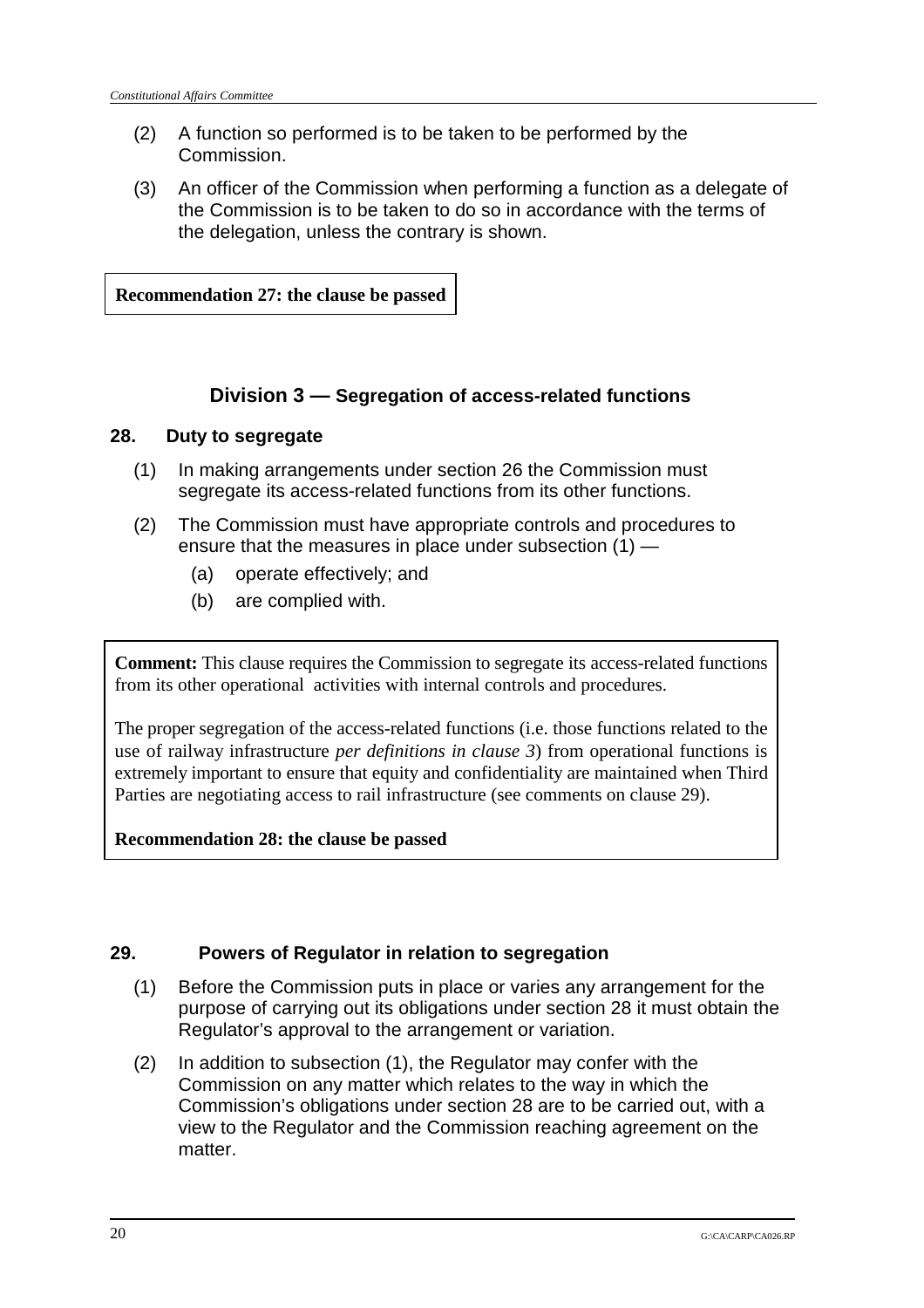(3) The Regulator may give directions in writing to the Commission with respect to a matter to the extent that agreement is not reached under subsection (2), and the Commission is to comply with any such direction.

**Comment:** This clause requires that the Commission's segregation arrangements are acceptable to the Regulator. If an agreement cannot be reached, the clause empowers the Regulator to direct the Commission to implement additional arrangements.

**Recommendation 29: the clause be passed**

#### **30. Matters to be covered under section 28**

Without limiting section 28, in carrying out its obligations under that section the Commission must ensure that the provisions of sections 31, 32, 33 and 34 are satisfied.

**Recommendation 30: the clause be passed**

#### **31. Protection of confidential information**

- (1) There must be an effective regime designed for the protection of confidential information relating to the affairs of persons seeking access or rail operators from —
	- (a) improper use; and
	- (b) disclosure by relevant officers, or other persons, to other officers of the Commission or other persons, except for proper purposes.
- (2) In this section
	- **"confidential information"** means information that has not been made public and that —
		- (a) is by its nature confidential;
		- (b) was specified to be confidential by the person who supplied it; or
		- (c) is known by an officer using or disclosing it to be confidential.

**Recommendation 31: the clause be passed**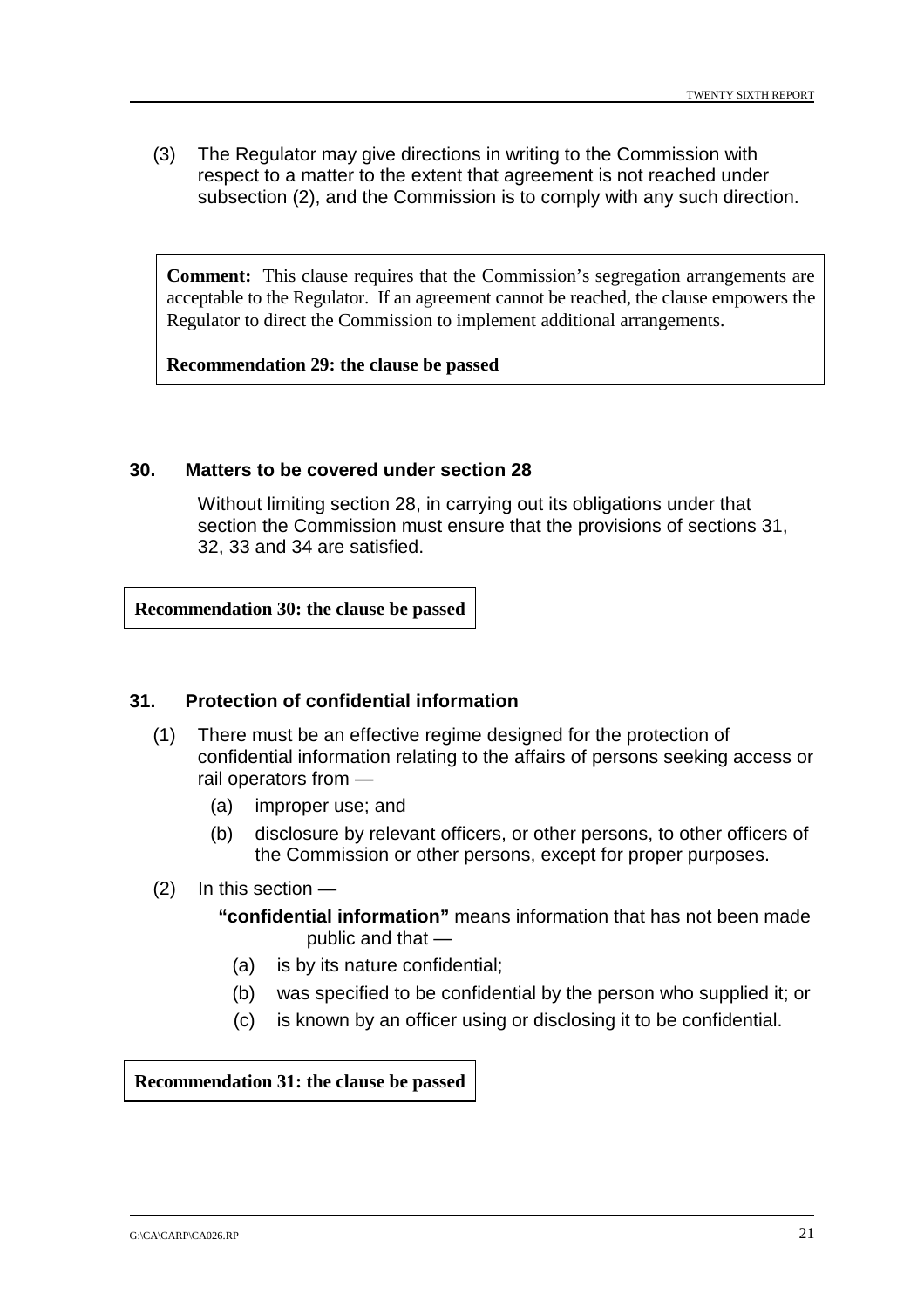## **32. Avoidance of conflict of interest**

The arrangements under section 26 must be such as to ensure that a relevant officer does not have a conflict between his or her duties —

- (a) as an officer concerned in the performance of access-related functions, on the one hand; and
- (b) as an officer involved in other business of the Commission, on the other.

**Recommendation 32: the clause be passed**

## **33. Duty of fairness**

In performing their functions relevant officers must not have regard to the interests of the Commission in a way that is unfair to persons seeking access or to other rail operators.

**Recommendation 33: the clause be passed**

## **34. Maintenance of separate accounts and records**

The Commission must ensure that its accounts and records are in such form as to enable —

- (a) all income, expenditure, assets and liabilities relating to the carrying out of its access-related functions to be properly recorded and distinguished from the Commission's other income, expenditure, assets and liabilities; and
- (b) where necessary, any item of income, expenditure, assets or liabilities which relates only in part to the carrying out of its accessrelated functions to be apportioned in a fair and reasonable manner.

**Recommendation 34: the clause be passed**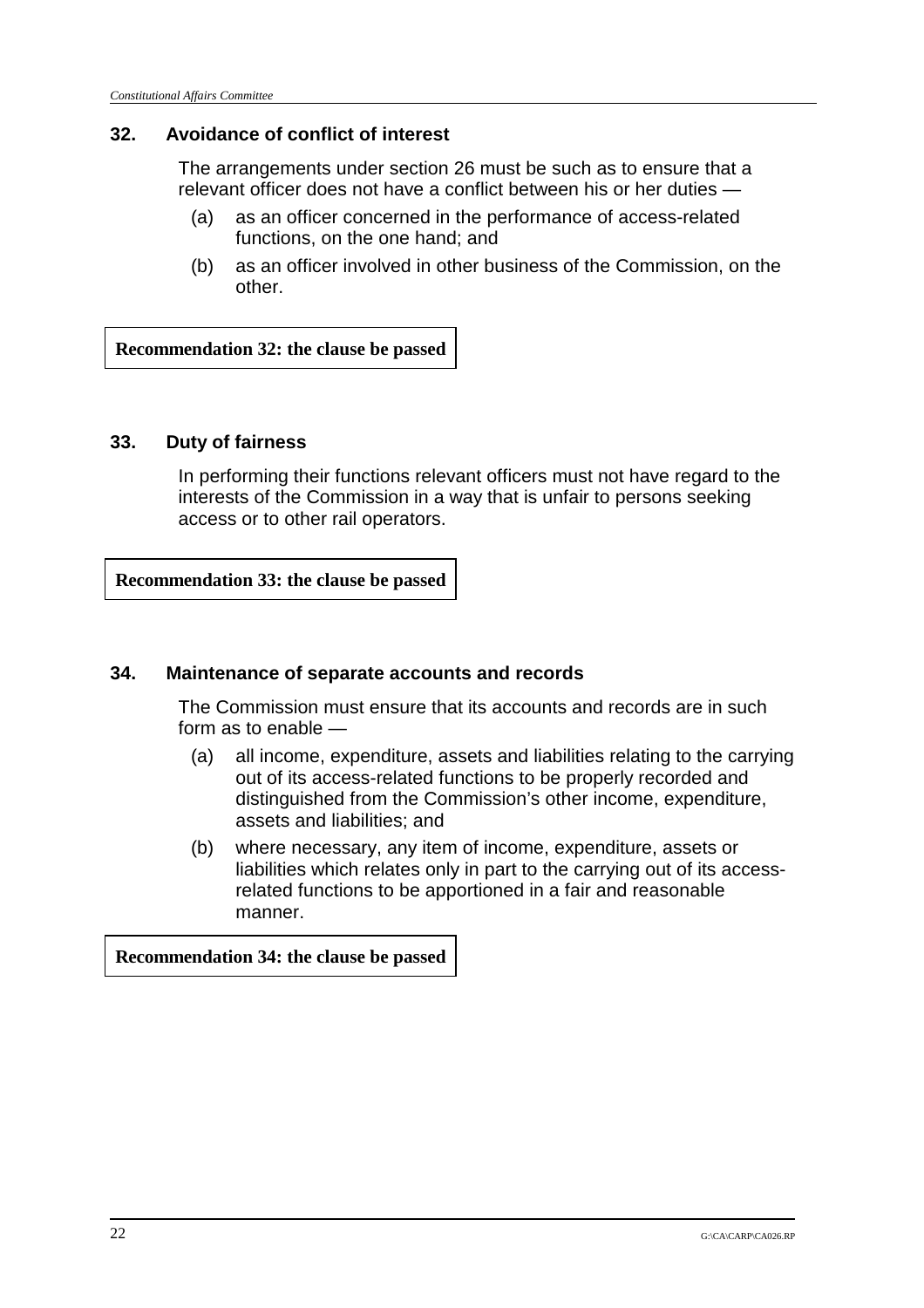## **Part 5 — Enforcement**

#### **35. Contract enforcement not affected**

Nothing in this Part affects the enforceability of an access agreement as a contract, or the availability of damages for a breach of the agreement.

**Recommendation 35: the clause be passed**

#### **36. Remedies**

- (1) The obligations imposed on the Commission by the Code are enforceable —
	- (a) by arbitration under the Code; or
	- (b) under section 37,

as the case may require, but a breach of those obligations does not give rise to an action for damages.

(2) Sections 177 and 178 of The Criminal Code do not apply to the obligations referred to in subsection (1).

**Comment:** This clause ensures that the obligations imposed on the Commission are enforceable by the arbitration process as specified under the Code*,* or from an application to the Supreme Court.

However, the clause does not allow compensation claims to be made to a Court for breaches of the Act or any award of an arbitrator. In addition, a breach of obligations will not give rise to the Commission being criminally liable under Sections 177 (Disobedience to Statute Law) and 178 (Disobedience to lawful order issued by statutory authority) of the *Criminal Code.* The same provision is made in the third party access provisions in the *Gas Corporation Act*, the *Electricity Corporation Act* and the *Dampier to Bunbury Pipeline Act.* The obligations in the Code are adequately enforced by resort to arbitration or by obtaining a Supreme Court injunction to require the Commission to comply with the Code.

## **Recommendation 36: the clause be passed**

#### **37. Injunctions**

- (1) The Supreme Court may grant an injunction in such terms as the Court thinks fit if it is satisfied that the Commission —
	- (a) has engaged in conduct that amounts to a breach of the Code; or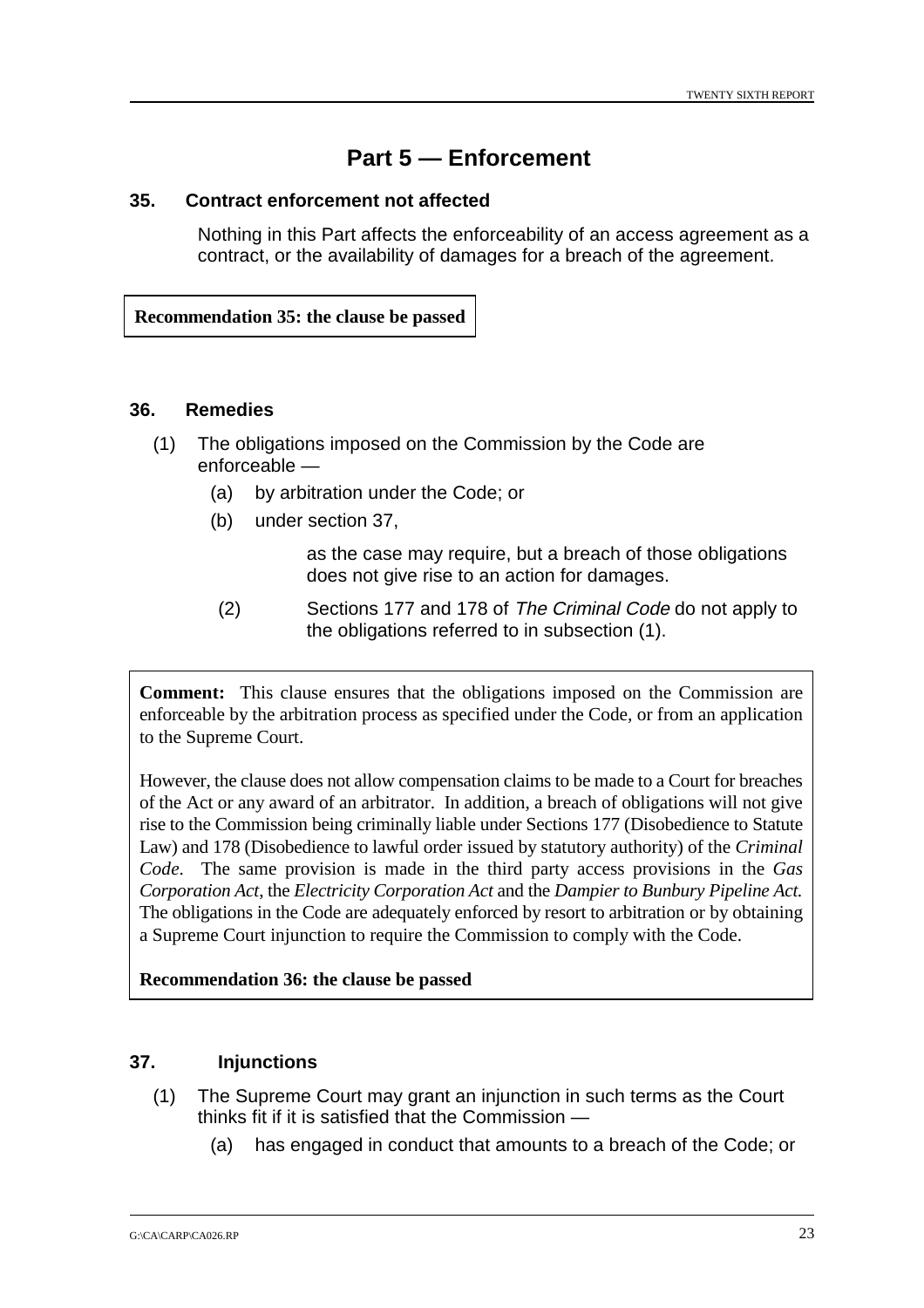(b) is proposing to engage in conduct that would amount to such a breach,

other than conduct for which a remedy by way of arbitration is available under the Code.

- (2) An application for an injunction under subsection (1) may be made by
	- (a) the Regulator; or
	- (b) a person to whose proposal under the Code for access the conduct or proposed conduct relates.

**Recommendation 37: the clause be passed**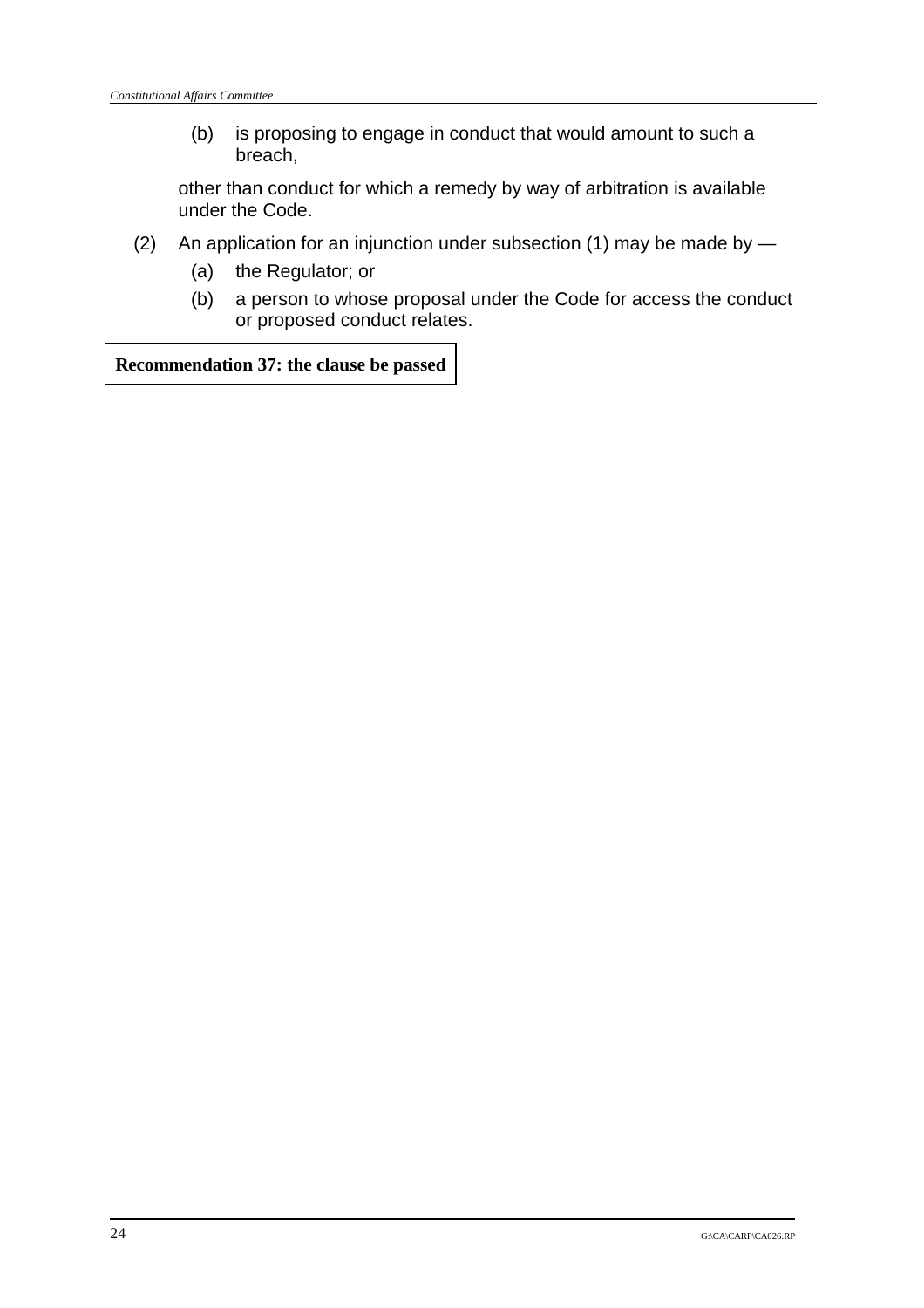## **Part 6 — Amendment of the National Rail Corporation Agreement Act 1992**

## **Division 1 — Preliminary**

#### **38. Principal Act**

In this Part the National Rail Corporation Agreement Act 1992\* is referred to as the principal Act.

[\* Act No. 56 of 1992.]

**Recommendation 38: the clause be passed**

#### **Division 2 — Amendments about the NRC carrying on intra-State services**

## **39. Section 5A inserted**

After section 5 of the principal Act the following section is inserted in Part  $2 -$ 

 $^{\prime}$ 

#### **5A. Intra-State rail services by Company**

The Company is not to carry on intra-State rail services in the State unless the Minister has given the Company approval in writing to do so.

**Comment:** This clause is one of two amendments to the *National Rail Agreement Act* to enable National Rail to carry on intra-state rail services if approved by the Minister.

The requirement for Ministerial approval effectively re-enforces the prohibition in clause 3(b) of the *National Rail Corporation Memorandum of Association* which prohibits the Company from carrying on any intra-state rail services in any State unless that State has given its prior approval in writing to the Company.

**Recommendation 39: the clause be passed**

".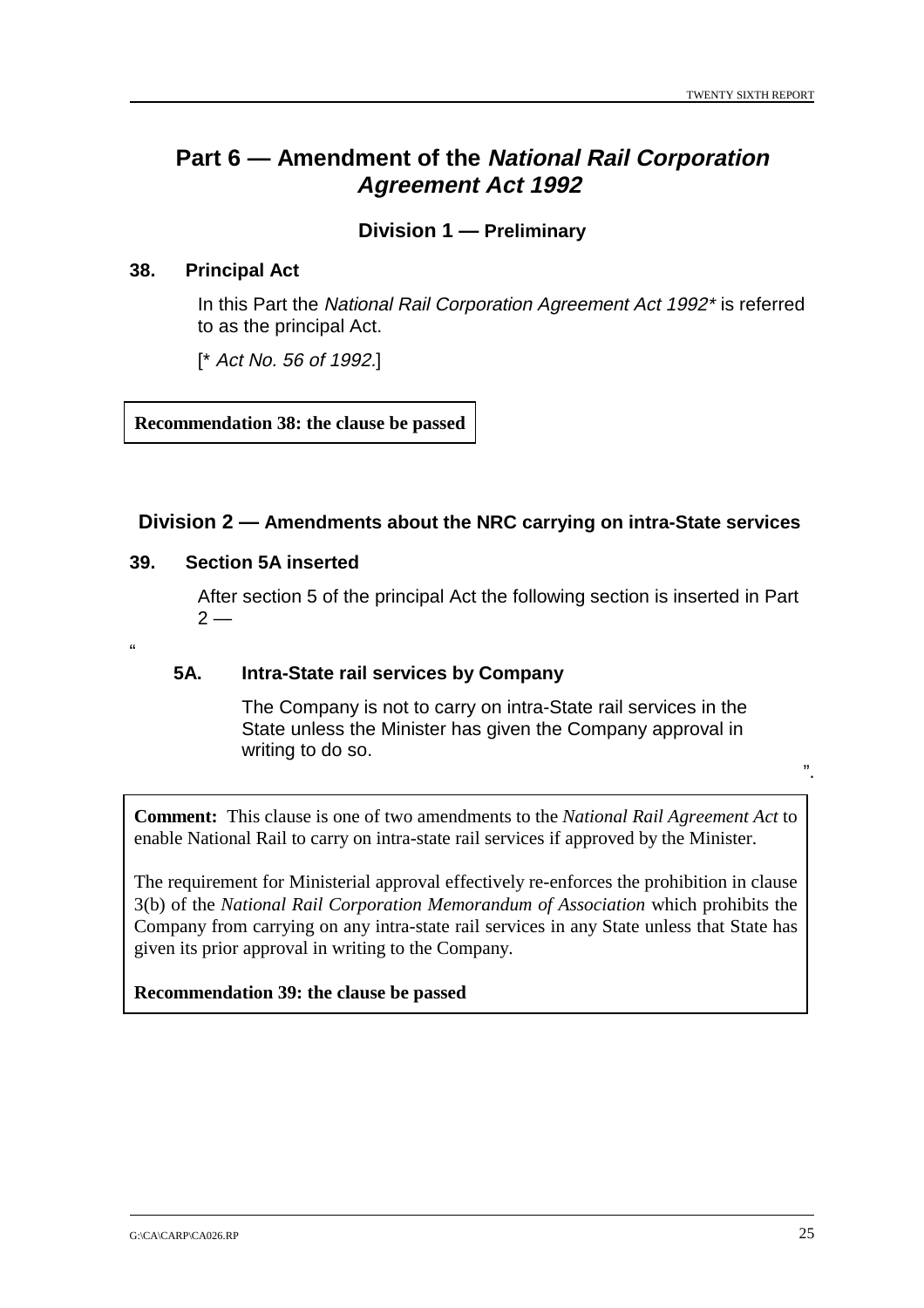## **40. Section 5B inserted**

Before section 6 of the principal Act the following section is inserted in Part 3 —

"

## **5B. Referral of power to the Parliament of the Commonwealth**

- (1) The matter of the Commonwealth holding shares in the Company in accordance with the Agreement, to the extent to which it is not otherwise included in the legislative powers of the Parliament of the Commonwealth, is referred to the Parliament of the Commonwealth.
- (2) The reference under subsection (1) only has effect for the period —
	- (a) beginning on the day on which section 40 of the Government Railways (Access) Act 1998 commences; and
	- (b) ending on the day fixed under subsection (3) as the day on which the reference under subsection (1) terminates.
- (3) The Governor may, by proclamation, fix a day as the day on which the reference under subsection (1) terminates.
- (4) In this section, a reference to holding shares includes a reference to acquiring, disposing of or dealing with those shares.

**Comment:** This clause provides for a referral of power to the Commonwealth under the *National Rail Agreement Act* to enable National Rail to carry on intra-state rail services in Western Australia.

Clause 3(a) of the *National Rail Corporation Memorandum of Association* precludes the company from carrying on any intra-state rail services in a State unless there is a referral of power to the Commonwealth under s.51(xxxvii) of the *Commonwealth Constitution*, in relation to that State.

Clause 3(a) recognises a Constitutional limitation in that the Commonwealth Parliament does not have legislative power to set up, or participate in setting up or owning a body that is involved in intra-state trade as opposed to inter-state trade. S.51(xxxvii) enables the State to allow the Commonwealth to draw on some of the State's legislative power so that it can hold shares in a company engaging in intra-state rail services. This situation is currently in place in both New South Wales and Victoria. There is no loss of power to Western Australia in making this referral.

**Recommendation 40: the clause be passed**

".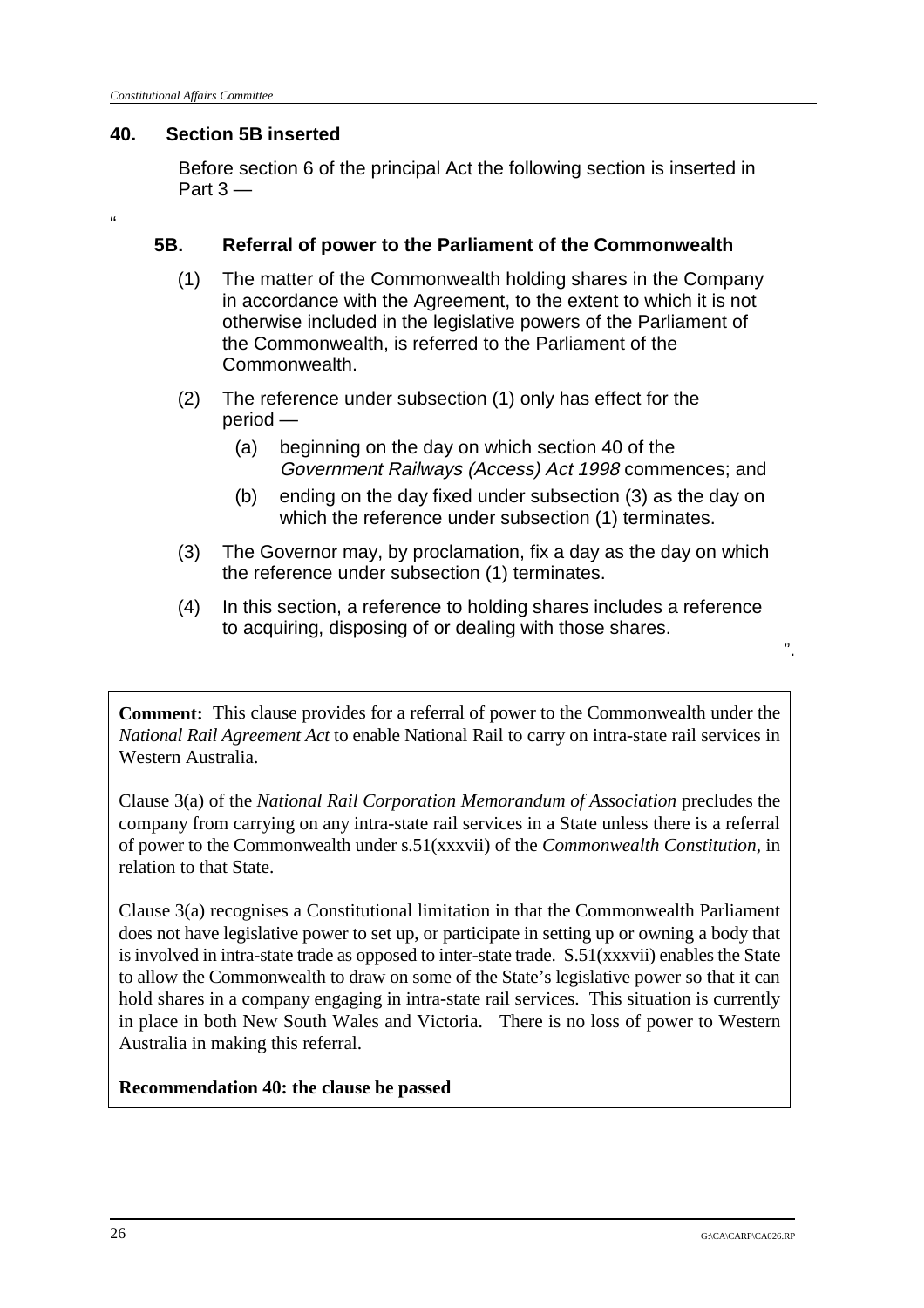## **Division 3 — Minor amendments**

#### **41. Section 3 amended**

Section 3 of the principal Act is amended in the definition of "the Agreement" by deleting "Schedule 1" and substituting the following —

" the Schedule to this Act" .

**Recommendation 41: the clause be passed**

#### **42. Schedule 1 amended**

Schedule 1 to the principal Act is amended —

- (a) in the heading to the Schedule, by deleting "**1**"; and
- (b) by inserting after the execution details that follow clause 10 of the Agreement, the following heading —
	- " **Schedule 1** ".

**Recommendation 42: the clause be passed**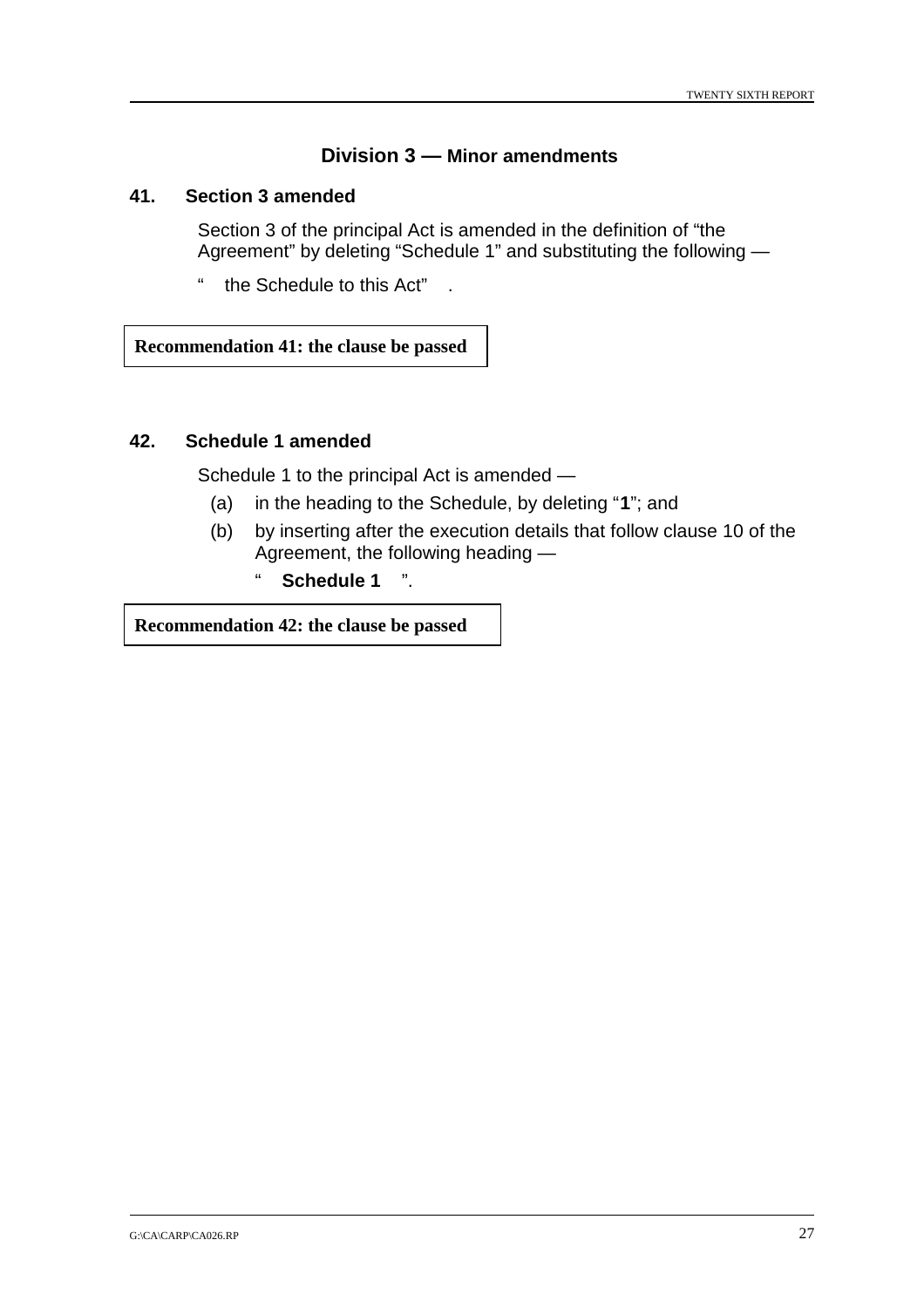"

"

# **Part 7 — Amendment of the Government Railways Act 1904**

## **43. Consequential amendments to the Government Railways Act 1904**

(1) In this section the Government Railways Act  $1904$ <sup>\*</sup> is referred to as the principal Act.

 [\* Reprinted as approved 27 October 1982. For subsequent amendments see 1997 Index to Legislation of Western Australia, Table 1, pp. 98-9.]

- (2) Section 13 of the principal Act is amended by repealing subsection (1) and substituting the following subsections —
	- (1) The Commission shall have the management, maintenance and control of every Government railway.
	- (1a) Subsection (1) has effect subject to
		- (a) this Act;
		- (b) section 18E of the Transport Co-ordination Act 1966; and
		- (c) the Government Railways (Access) Act 1998.
- (3) Section 22 of the principal Act is repealed.
- (4) Section 25 of the principal Act is repealed and the following section is substituted —

## **25. Conditions of carriage of goods**

The Commission may determine the conditions of carriage of goods on any rail service operated by it, including limits on its liability for loss of, damage to or delay in the delivery of such goods.

(5) Section 26A of the principal Act is amended by deleting "Notwithstanding the provisions of section twenty-two of this Act, the" and substituting the following —

" The ".

- (6) Section 28A(3) of the principal Act is amended by deleting "Notwithstanding sections twenty-two and twenty-five of this Act, the" and substituting the following —
	- The
- (7) Section 61(5) of the principal Act is amended by inserting after "enactment" the following —
	- " , including the Government Railways (Access) Act 1998 ".

".

".